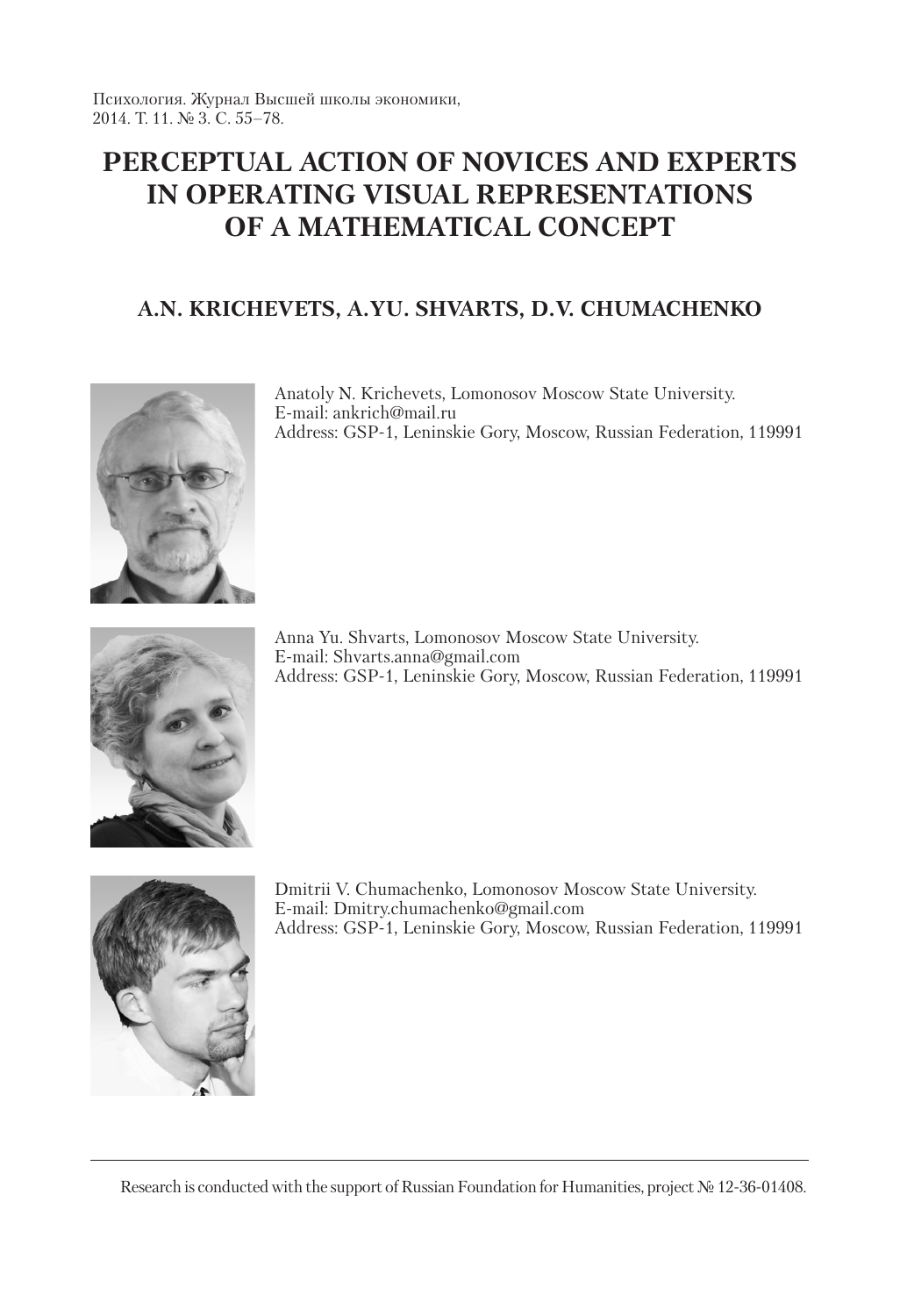#### **Abstract**

In this paper we explore the perceptual actions that allow one to perceive pictures as representing mathematical concepts. The research is based on the cultural–historical approach. Following V.V. Davydov's ideas on theoretical and, particularly, mathematical thinking, we consider a mathematical concept as being based on a historically determined method of action. Using the eye-tracking system we analyzed the difference between school students, university students, and expert mathematicians in their perception of special pictures (so called "external visual representations of the theoretical concept") when performing a set of tasks, namely choosing a point with given coordinates from a set of points. A standard expert-novice research analysis of dwell time in relevant and irrelevant areas of interest was used. We also compared the gaze paths, the number of visual fixations, and the time each group required to perform the tasks. The directions of the saccades were also analyzed, and our data showed that the vertical and horizontal saccades along the axes prevailed over saccades along other directions, a fact that may be considered as a trace of the "Cartesian plane" concept. The data showed that experts performed the tasks faster and with fewer fixations and they also were able to use additional knowledge flexibly in organizing their perceptive actions. Our results show the fundamental interlacing of conceptual structures and visual processes, in which the latter are organized in accordance with prior knowledge. The specificity of the experts' Cartesian plane perception corresponds to the late stages of the historical development of this concept. We consider this fact as an empirical confirmation of the relevance of the term "theoretical perception".

**Keywords:** logical-historical analysis, perception, perceptual actions, visual representation, mathematical concepts, Cartesian coordinates, eye-tracking, novices and experts, psychology of mathematics education.

## **Introduction**

The subject of our research is the system of knowledge and methods of action that is formed in students of various levels of mathematics competence and specialists-mathematicians around the mathematical concept of 'Cartesian coordinates'. We view this concept as an example of a mathematical concept in general, and think that its study allows us to make more or less general conclusions about the functioning of mathematical concepts in general. The choice of this concept is determined by its specific features which make it suitable for studying using the contemporary method of eye-tracking recording.

Our approach may be associated with the broad field of Cultural-Historical psychology and Activity theory, but we actively use the results of other approaches, and so we need to define comparable and translatable terminologies

The experiment will be described in further detail below, but for now we offer a short summary to introduce and elucidate what follows. To begin with, the text of the task — which was the request to find a point with definite coordinates, for example  $(2, 4)$  – was shown to a participant and then the plot appeared with coordinate axes and several points marked on it. We were interested in the participants' perceptive activity in searching for a point that met the conditions of the task.

We call such a plot, namely the Cartesian plain depicted in the task, a model of the "Cartesian coordinates"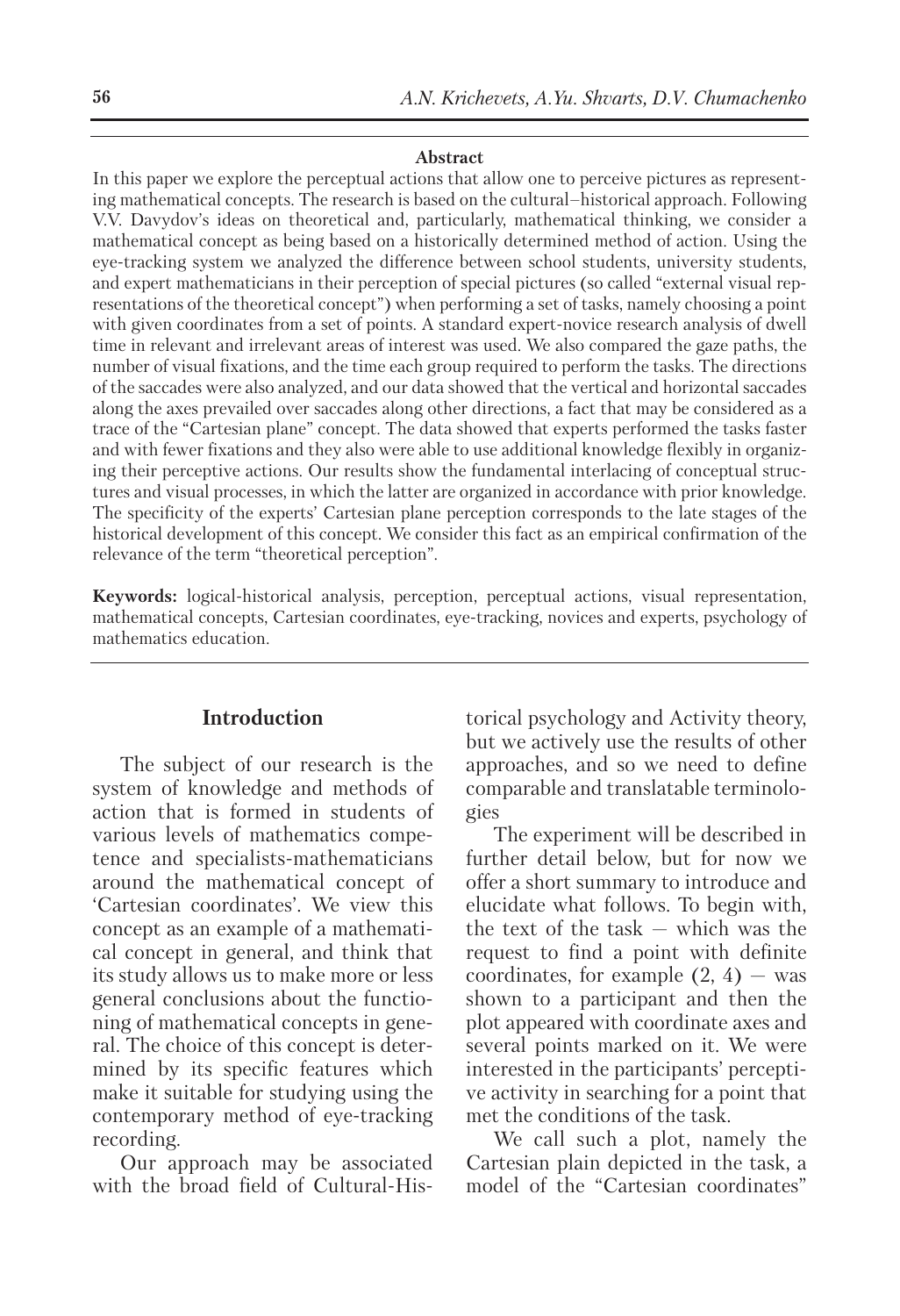concept, which substitutes the concept in a sensually perceived form. In order to see that this model doesn't cover the full meaning of the concept, it is enough to note that the potential of the algebraic aspects of this concept (which were implied by R. Descartes and P. Fermat at the time of the concept's creation) is not realized in this model. The model provides only the possibility of finding the coordinates of the point and to find the point with the coordinates by drawing appropriate projections.

Generally, we consider the *model* of a mathematical concept as the essential features inherent in the mathematical concept, which are fixed in the material form. A model is a symbolic formation that allows action and interaction with the mathematical concept, which is accessible for manipulations through no means other than models. We call *visual* models those that represent the concept in a visually accessible spatial form. We use this term as a partial analog of the English term "visual representation", widely used in studies of mathematical education, executed in semiotic approach, where a mathematical concept is viewed as an integration of several representations. However, the term "visual representations" seems inappropriate for us (this is also noted by Presmeg (2006)), as it mixes internal representations — mental images and spatial notions — with external representations that have concrete material substrate and are objectified with the help of it.

The material object, which was initially created as a model, acquires the "modeling" or "representative" function for a subject only when the subject *correctly perceives this object in the con-* *text of those features that were initially inherent in the concept*. (Otherwise the parabola graph may become the picture of a "vase", as one of the students remarked in our interview, and doesn't bear any modeling function). Moreover, as Presmeg (2008) reasonably stresses, the ascription of a model (a sign) to a visual (iconic) or symbolic type is based only on a way of interpretation and cannot be unambiguously done in isolation from the subject, who endows the given material object with the meaning.

In recent years the importance of visual models for the acquisition of mathematical knowledge has become increasingly obvious. The general objective of this work is to study how visual models are incorporated into the mathematical knowledge of a subject and how the subject's perception of visual models is transformed due to the acquisition of new knowledge.

As V.V. Davydov wrote, the creation of a scientific model is the result of a long investigation that embodies the transformation of reality by objectrelated actions. This embodiment makes explicit essential features of objects which were hidden before modeling: "Models are a form of scientific abstraction of a particular kind, in which the essential relationships of an object which are delineated are reinforced in visually perceptible and represented connections and relationships of material or symbolic elements" (Davydov, 1990/1972, p. 122).

Does it mean that the natural perception of a visual mathematical model gives immediate access to mathematical knowledge, immediate access to the meaning of the presented picture? V.V. Davydov wrote that the model is "a distinctive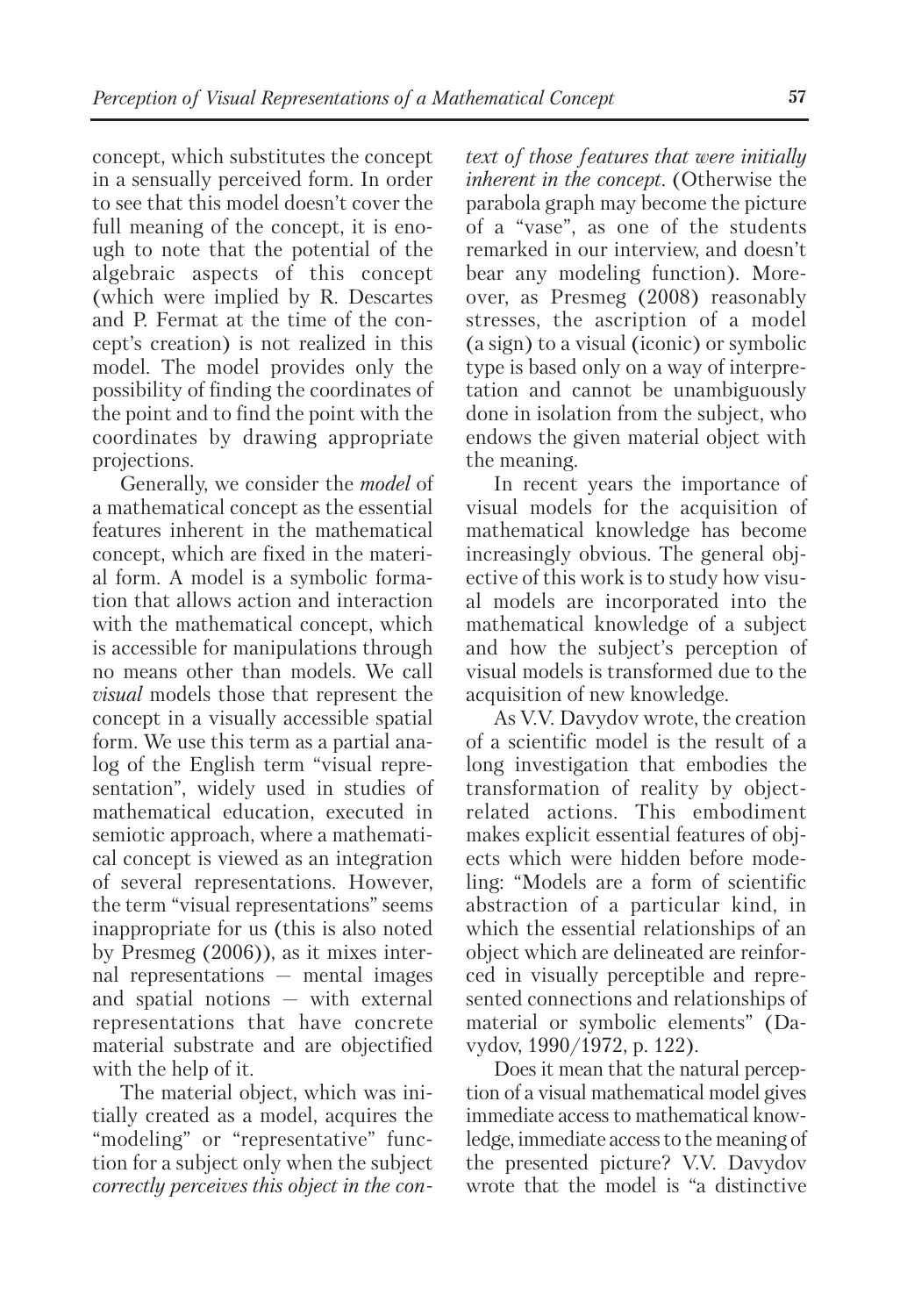form of connection between the sensory and the rational in cognition" (Ibid.), and that perception of a model "is inseparably related to the theoretical interpretation of its structure" (Ibid.). He followed these words with a quotation from V.A. Shtoff: "Visuality in the perception of a visual model presupposes, at the same time, significant participation by thought, the application of accumulated theoretical knowledge, accumulated experience" (Ibid.). Thus, the meaning of visual mathematical models is certainly not immediate perception possible for anyone; correct perception has to be specially taught, and that view is also articulated by contemporary researchers (Aspinwall, Shaw, & Presmeg , 1997; Duval, 2008; Radford, 2010, 2013; Presmeg, 1992).

Therefore, there is theoretical thinking within the process perception when pictures are viewed not as simple pictures but "the particular cognitive attitude to drawings and diagrams, special methods of 'reading' them" (Davydov, 1990/1972, p. 73) are realized in them. We assume that such perception may be characterized as "*theoretical*" in parallel with "theoretical form of perception" and "eye as theoretician" by L. Radford (2013, p. 62).

A perception of a model is a theoretical perception when the model is perceived in the context of its representational function towards the mathematical concept. In order to see a visual model as a representative one, one needs to uncover its essential inner relationships with the concept, which may not be visible with a "naïve" perception. This "transformation of a 'latent' property into an 'explicit' one" (Davydov, 1963, p. 140) becomes pos sible due to special "*theoretical*"

actions, which initially occur in objective form and then intervene in the process of perception. Thus, the perception itself becomes *theoretical*, i.e. based on an action of reality transformation, disclosing initially inner "latent" properties: "In discussing action, we have in mind primarily sensory-object, cognitive action. Therefore it is still 'sensory' — and does it reveal internal connections? Yes, it is sensory, but with an important addition — an object-related action, really changing the object of study, experimenting on it. It has its own prototype in practicalobject action" (Davydov, 1990/1972, p. 126). Thus the perception of a visual model in order to be cultural and adequate to the system of mathematical knowledge has to include traces of actions on which the elaboration of the model in the history of science was based.

In contemporary literature on mathematical education research L. Radford (2010, 2013), following the ideas of K. Marx, adopts a position similar to that of V.V. Davydov: he writes that the eye can notice the essential features of the objects if it became the "theoretician" — the work of the receptive organ needs to be organized in a special cultural way.

How may a student acquire this special cultural, theoretical way of perception? In L. Radford's (2010) view, the transformation of the perceptive organ occurs during the spontaneous involvement of students into special cultural practice, established by the teacher in the class. Interacting with the teacher, the student not only perceives the meaning of the teacher's speech, but involves perceptive-motor, embodied interaction, which includes gestures,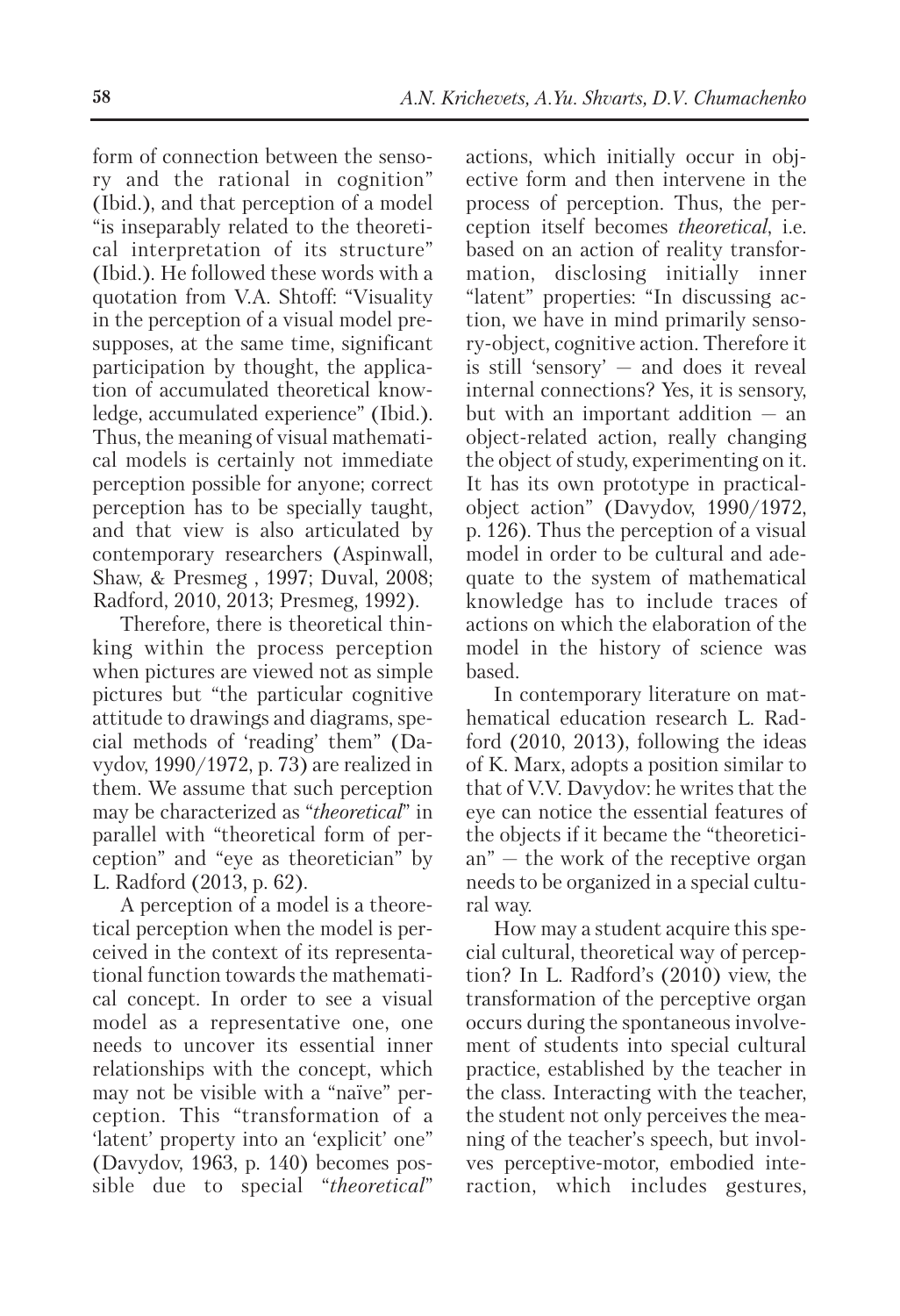mimics, rhythm of the sentences, and intonations. Then "the senses… *become* shaped in certain historically formed ways as we engage in socio-cultural practices" (Ibid, p. 2). V.V. Davydov saw another source of transformation of perception in the course of education: he supposed that the specific actions for a given mathematical concept should emerge during the solving of the corresponding tasks; only after this would the students have acquired the necessary methods of action and be able to work with the visual model in the right way (Davydov, 1990/1972). Both researchers agree that the adequate perception is based on a reproduction, rooted in the historical, traditional method, of working with a visual model, acquired in the process of education.

Based on numerous experimental studies, A.V. Zaporozhets (2002/1986) summarized three stages of the perception development. The *first stage* is the stage of external material actions with the object; thus, for example, the student may trace the perpendicular with the pen or the index finger in order to find the coordinate. (Even pre-schoolers are able to invent such actions during independent experiments with the toy-puzzle — cultural object, covert inner relations of which are organized in accordance with the system of rectangular coordinates (Podd'iakov, 1992, 2001)). During the *second stage* the detailed process of perception is present, and perceptive actions "are performed with the aid of motions of receptor apparatuses and anticipate subsequent practical actions"  $(Za - z)$ porozhets, 2002/1986, p. 41). At this stage we expect to find the movement of the eyes along the path of the finger in the preceding stage. The *third stage* is the stage of the most formed perception, the stage of shortening and automation. But even the shortened automated action has genetic traces of the initial practical action: the rules of an algorithm for the ideal movement of attention across a field of perception correspond to the rules and limitations of those real actions, which were previously performed by the subject for the practical solution of an assigned task" (Ibid, p. 40). The last stage was studied in detail on the material of recognition by A.I. Podolsky, under the supervision of P.Ya. Galperin, in his work *Formation of simultaneous recognition* (Podolsky, 1978), in which he managed to simulate the path of perception development during the systematic gradual formation of the action in the task of the classification of visual material. Thus, the works of A.V. Zaporozhets and A.I. Podolsky show, firstly, the necessity of practical action in the process of the perception formation, and, secondly, the reduction of the orien tating part of perceptive action up to simultaneous perception. It means on the one hand, that in ontogenesis we see "specifically human sensory education", during which "systems of sensory standards developed by society" (Zaporozhets, 2002/1986, p. 36) are acquired (we consider visual mathematical models as such standards), and, on the other hand, "reduction of informational processes and their merging with adaptive acts or executive actions" takes place (Zaporozhets et al., 1967, p. 30). Thus, we may expect that the experience of solving various tasks, including those that are not connected with our tasks, will be seen in the structure of perceptive actions of our subjects.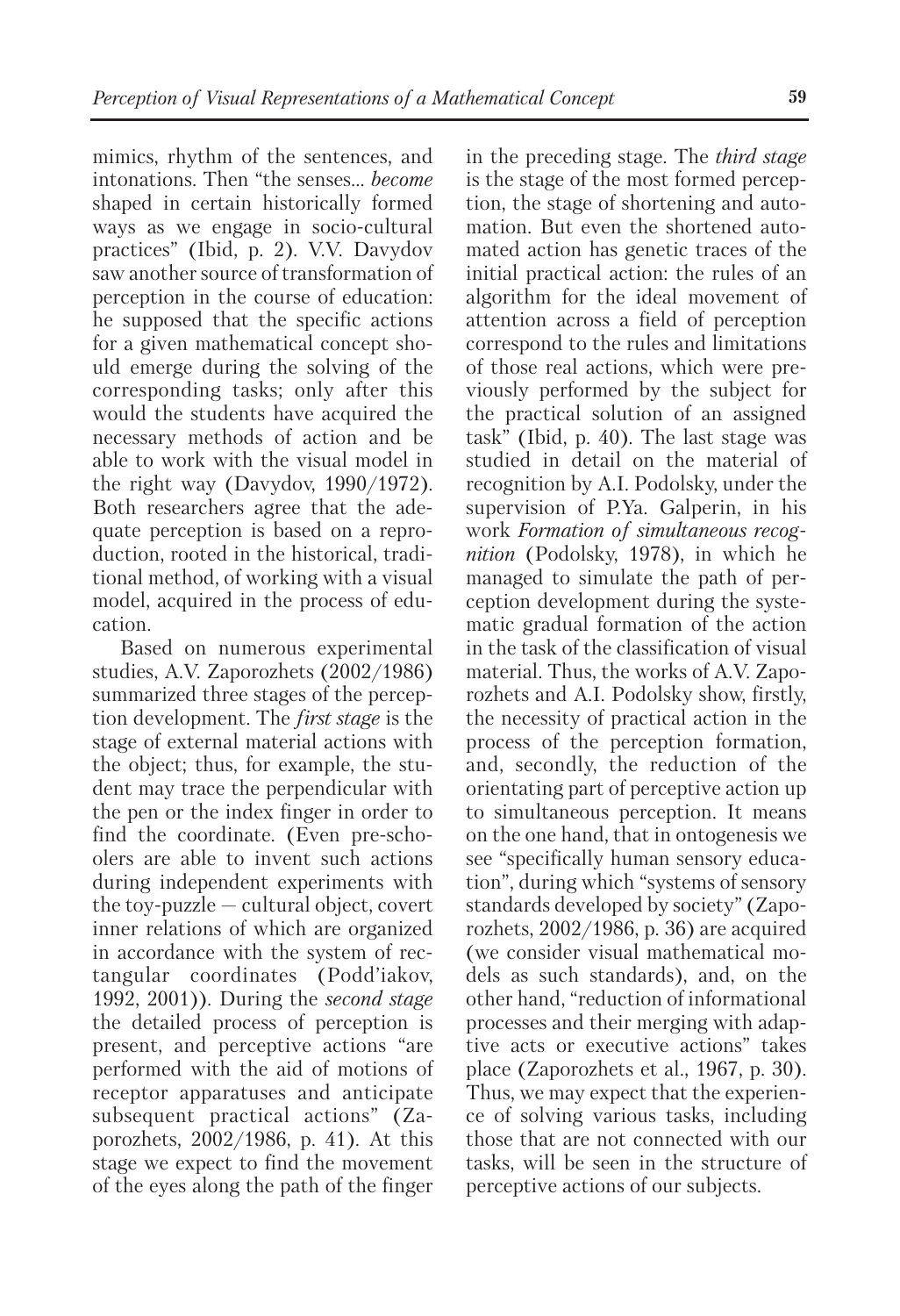One of the reasonably obvious consequences of gaining experience is the shortening of the orientating part of actions, [which is] aimed towards detection of the perceptive field relevant to the task (for example, this is articulated in the hypothesis of "reduction of information" in the relatively re cent work of H. Haider and P.A. Frensch, 1996): while solving particular tasks, people learn to select relevant information and ignore information, irrelevant to the task.

*A brief historic-logical analysis of the elaboration of the Cartesian plane as a visual model of the "Cartesian coordinates" concept*

The history of the development of the idea of the Cartesian plane goes back to antiquity, when the system of perpendicular lines was used independently in astronomy and geography for *visual* fixation of objects' locations. As early as Eratosthenes' *Geography* the author designated the longitudes and latitudes for 8000 points on a map (Burton, 2011, p. 184). The task presented in the empirical part of our study may de facto be already solved in the same way as finding coordinates of cities on a map, and the visual model of the "Cartesian coordinates" concept that we use corresponds to similar ways of finding coordinates of a point, or a point according to coordinates. But the obvious similarity of a mathematical model with the methods of recording objects' positions in other areas of knowledge just shows the convergence and joint evolution of the whole of cultural knowledge.

The development of the Cartesian coordinates concept in mathematics is connected with the task, which is essentially different from simple mapping and is based on the joining of *algebra and geometry* in one system. Attempts to set geometrically known curves (for example, the section of a cone) with algebraic functions and, vice versa, to depict algebraic relationships on a plane were found even in ancient mathematics (Boyer, 1944). But before the works of R. Descartes and P. Fermat<sup>1</sup> these attempts were local, and were made for particular curves. The crucial nature of the independent findings that were done by these two scientists is the proposition of the me thod of algebraic description of geometrical curves (Yushkevich, 1970) and, vice versa, depicting equations containing two variables: the segment of defined length was intercepted *along* the defined line, then the value of the second variable was calculated in terms of the defined value of the first variable and was intercepted *along* the second line (Boyer, 1944, p. 103).

Thus, the essence of the concept of Cartesian coordinates goes beyond the manipulation on a coordinate plane, which shows just one side of the concept. But the logic-historical analysis allows us to uncover the practical-object action that forms the basis of the development of visual model of this concept, which is the movement "*along*" the axes.

<sup>1</sup> To do the historical perspective justice, it is worth noting that before R. Descartes and P. Fermat the method of assigning curves through coordinates was represented in a rather obvious form in the works of N. Oresme (appr. 1361), but he didn't receive wide recognition (Boyer, 1944).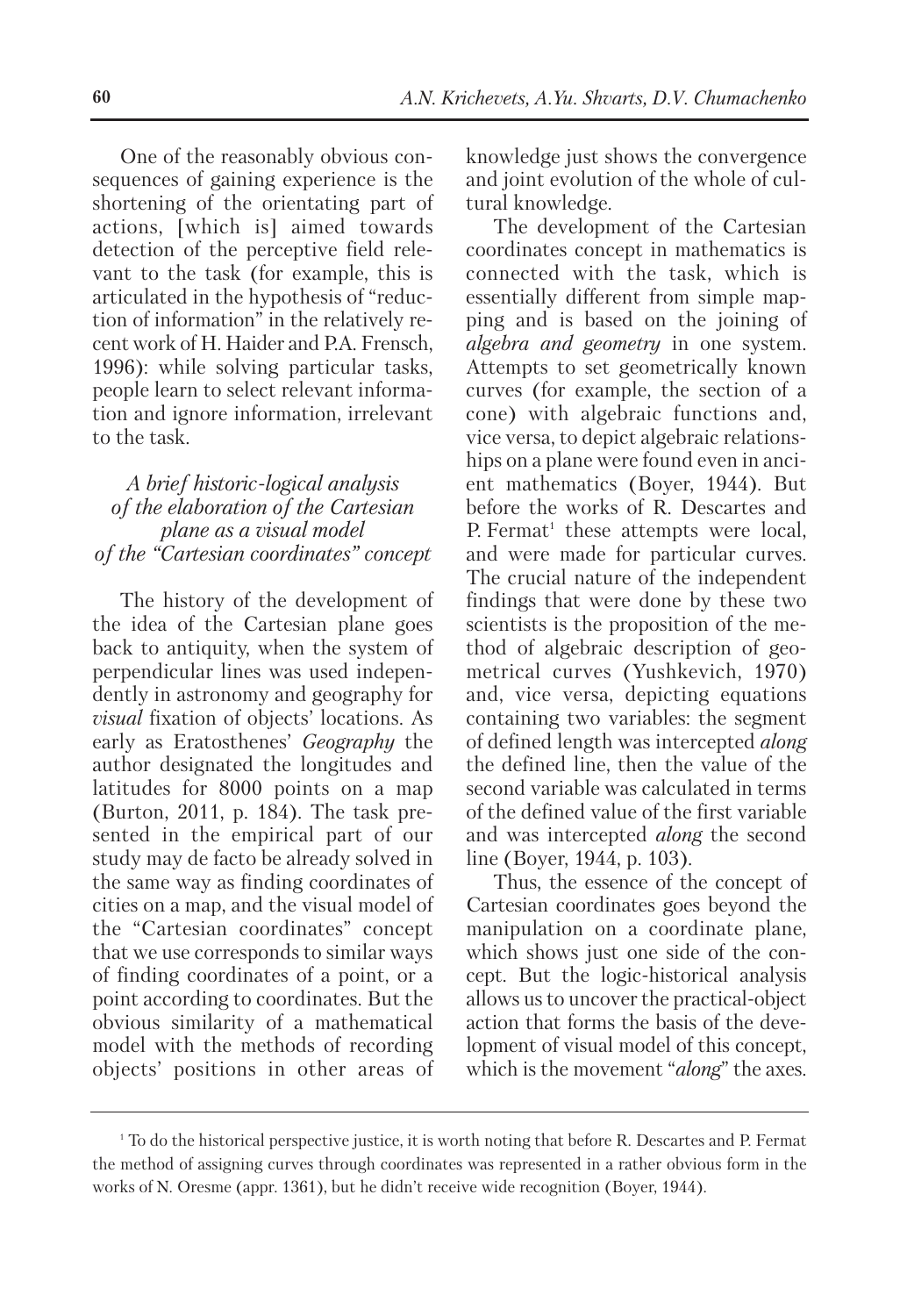We may see the process of this development in the works of the pioneers: they didn't have a fixed visual model and the illustrated picture was drawn anew for each task: thus, in majority of cases only one axis was depicted and the direction of the second axis was signed. The axes were, as a rule, not perpendicular, and their directions varied from task to task (Yushkevich, 1970; Burton, 2011). Only gradually was the Cartesian plane with perpendicular axes established, and that brought the mathematical model closer to the practice of work with geographical and astronomic maps. It is clear that in such a model the *theoretical* action, which underlies model building and perception, is vertical and horizontal movement.

Another step toward the Cartesian plane of contemporary educational programs and our research was established only in the XVIII century: negative numbers were included in the model and directions were finally fixed for them in both axes (Yushkevich, 1970; Burton, 2011). For the usage of a Cartesian plane with the point (0, 0) in the middle of the picture, one has not only to understand the movement along the axes of coordinates, but also to choose in which direction to move in accordance with the coordinates' sign.

It should be stressed once more that the most important feature of the mathematical concept of "Cartesian coordinates" is the overlapping, in a single system, of algebra and geometry. We will see the importance of this fact when we find heuristics in the solutions of some tasks by experts; these heuristics are rooted in the wider contents of the "Cartesian coordinates" concept, rather than in the operations within the visual model.

*Analysis of eye movements as a method for investigating the transformation of perception at different levels of competence* 

The analysis of eye-movements is a commonly used method in investigations of the perception of visual models and other visual symbolic means (And rà et al., 2009, 2013; Carmichael, Larson, Gire, Loschky, & Rebello, 2010; Crisp, Inglis, Mason, & Watson, 2011; Epelboim & Suppes, 2001; Gegenfurtner, Lehtinen, & Säljö, 2011; Jarodzka, Scheiter, Gerjets, & van Gog, 2010; Moeller, Klein, Nuerk, & Willmes, 2013; Nyström & Ögren 2012; Peters, 2010; San Diego, Aczel, Hodgson, & Scanlon, 2006; Schneider, Maruyama, Dehaene, & Sigman, 2012; Susac, Bubic, Kaponja, Planinic, & Palmovic, 2014; Van Gog & Scheiter, 2010; Yang, Chang, Chien, Chien, & Tseng, 2013). Studies dedicated to the transformation of perception due to the increase in competence level have prominent place among these works. The confirmation of the hypothesis of "information reduction" (Hаider & Frensch, 1996) is well established: experts are more able to select relevant areas of representations for the task, as they do more fixations in relevant areas than the novices do.

The authors of the hypothesis (Hаider & Frensch, 1999) themselves conducted a series of experiments studying the nature of these phenomena. In one of the experiments the subjects were given rows of letters, for example "A B C D (4) I". The number in the brackets indicated the number of missed letters when listing them in alphabetical order and this number could be right or wrong (in this example there are 4 letters missing between D and I: E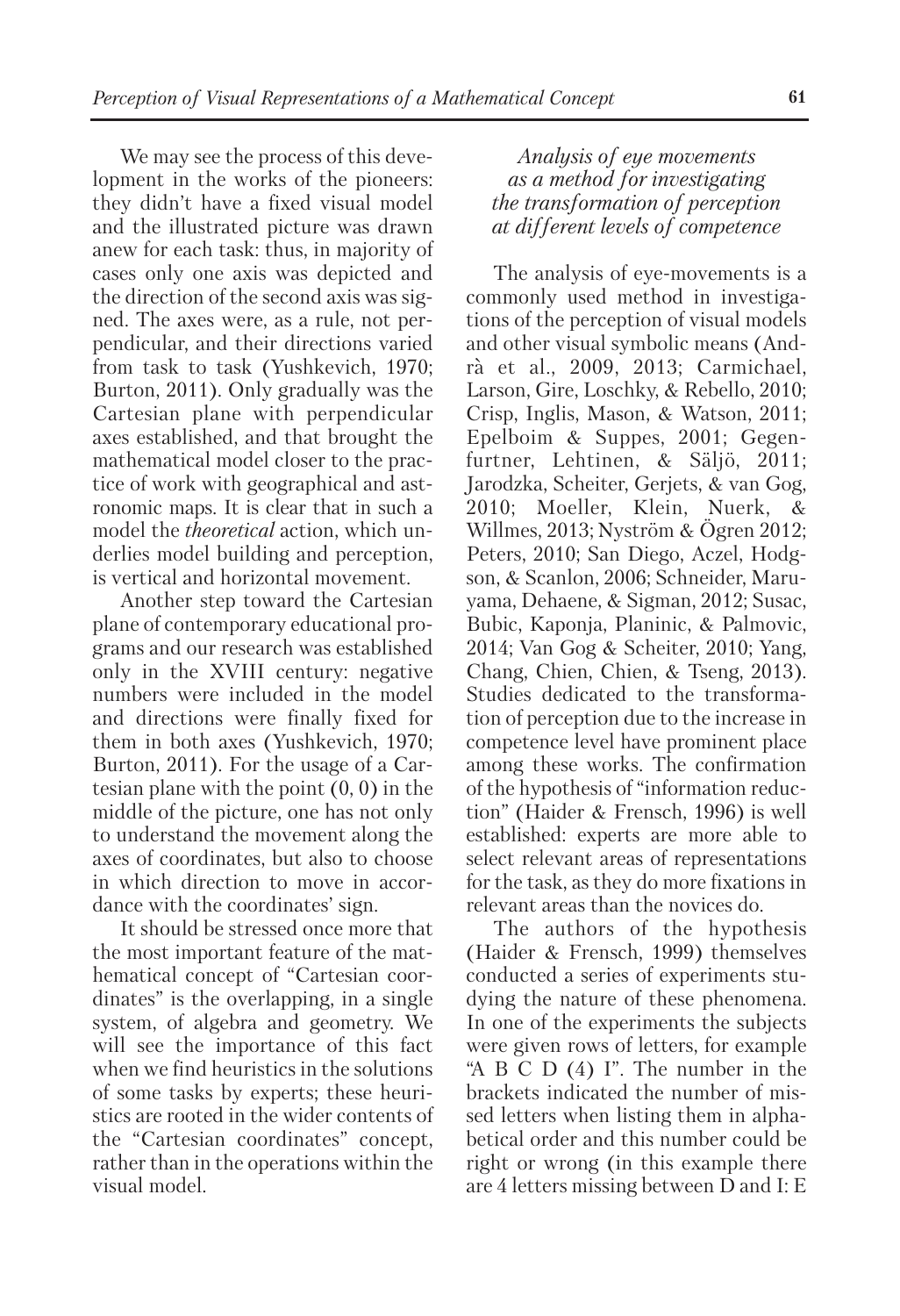F G H). The task for the subject was to verify if the number was correct. The number was put at the beginning or at the end of the row. Each subject had 8 blocks of 60 rows (30 right and 30 wrong). The eye-tracking method was used to find out at which stage the subjects started to ignore irrelevant information: at the stage of perception or at the stage of central information processing. The results of the experiment showed that those subjects in the process of training paid less and less attention to irrelevant information. Consequently, "information reduction" is already taking place at the stage of perceptive actions. In accordance with their findings the authors suggested two stages of the reduction process: at the first stage the differentiation between relevant and irrelevant information takes place; at the second stage, relevant information is actively perceived, whereas irrelevant information is ignored. By analyzing the performance of the task under the instruction to work without mistakes or with maximum speed, the conclusion was made that ignoring irrelevant information is under conscious control.

But for us other works are more interesting, such as those in which the perception of visual models as a result of additional knowledge acquisition in different areas of scientific knowledge was studied. For example, Canham and Hegarty (2010) studied eye-movements of geography students concerning weather maps. Students attempted to solve 30 tasks about the estimation of wind direction based on pressure maps; following this they completed training in the main principles of forecasting wind direction, and then they attempted the 30 tasks again. The

dependent variables were the correctness of the answers and the time taken to complete the tasks, as well as the time of fixations in relevant and irrelevant areas of interest (AOI). The results from the tasks both before and after the training were compared. After the training the percentage of correct answers increased, but so too did the time taken to complete the tasks. Subjects were spending significantly more time looking at the relevant areas of interest and less time at the irrelevant areas (such as the map's temperature legend). Thus, even brief training may influence perception: we start to ignore irrelevant information and pay more attention to relevant information.

In many other studies the participants were not trained during the experiment, but the perception of subjects of different levels of competence – novices and experts – was compared. For areas of knowledge such as medicine, transport, sport (Gegenfurtner, 2012), zoology (Jarodzka et al., 2010), physics (Carmichael et al., 2010), paleontology (Yang et al., 2013) and so forth there is evidence that experts are better at selecting relevant information in visual pictures or texts, that their gaze dwells in relevant areas for a longer time and that more fixations are observed, while novices pay attention mostly to perceptively bright details.

But only a few works are dedicated to the study of perception of mathematical material, and fewer still are dedicated to the perception of visual models by participants with different levels of mathematical competence. Case study analysis showed that during the solving of geometrical tasks experts focused on the relevant area, where there were no pictures but additional lines needed be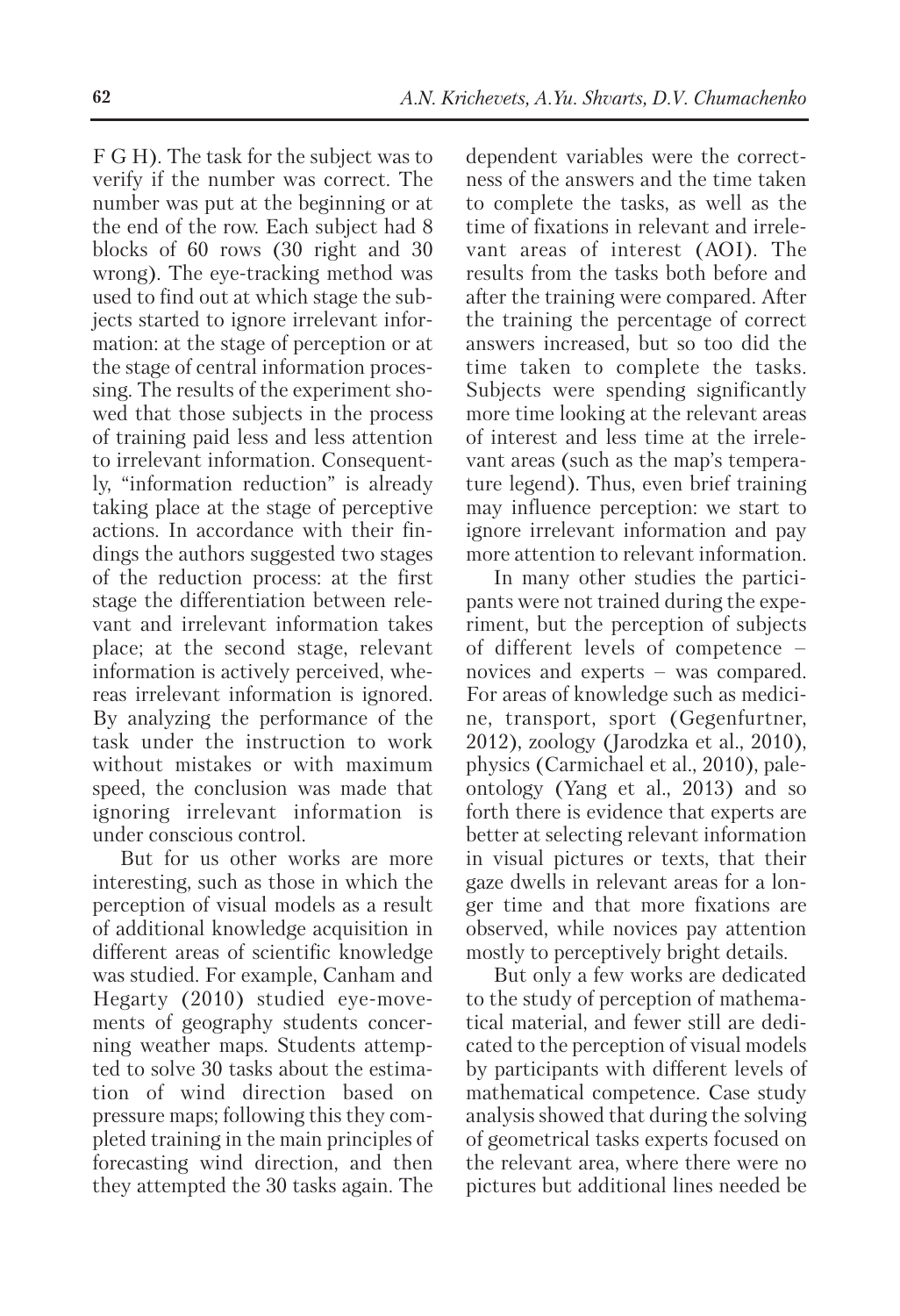drawn in order to solve the task (Epelboim & Suppes, 2001). Peters (2010) in his case study compared the reading of the texts of mathematical tasks and found out that the expert mathematician chose more mathematically significant parts of the text and she was able to capture their meaning by shorter fixations, while for a novice it was necessary to dwell on the task for a long time in order to interpret the value of numbers and variables. Crisp et al. (2011) studied how students figured out functional relationships between the variables from the value table. It was supposed that the proportion of vertical and horizontal saccades may differ between novices and experts, but results showed that differences mostly depended on individual strategy and not on the level of competence.

## **Empirical research**

The aim of our empirical research was to explore the dependence of perceptive actions in solving tasks on the visual model of Cartesian coordinates according to the level of mathematical competence. The question for the research was whether it is true that "competent" perception of this visual model includes specific "theoretical" actions that have been revealed during our historical analysis.

Let's consider the choice of parameters for analysis. Most of the studies in the area of psychology of mathematics education that have used eye-tracking are from the position of semiotic paradigm (Duval, 2006, 2008; Hitt, 1998), where a mathematical concept is considered as an association of several sign representations of various modalities: text, formula, pictures. There were studies of the number of saccades between the representations, the length and number of fixations in the area of one representation, namely the transition sequence between different representations of the same material. Andrà et al. (2013) arbitrarily distinguished three levels of analysis of representations perception: *macro-level* (analysis of frequency and sequence of gaze attendance of each representation, for example Andrà et al., 2009, 2013; Nyström & Ögren, 2012), *medium level* (analysis of eye-movements within one representation, for example, Kuravsky et al., 2013; Peters, 2010; Susac et al., 2014; Crisp et al., 2011), and *micro-level* (analysis of attendance of a particular part of the representation, such as a concrete number (Schneider et al., 2012; Moeller et al., 2013) or a particular area (Epelboim & Suppes, 2001)). In some rare research studies various levels are combined in order to describe how various representations are intertwined into a unified understanding during actual mathematical activity (e.g. San Diego et al., 2006).

In our research we follow ideas developed by V.V. Davydov and consider a mathematical concept as being based on actions. From the perspective of the activity theory of thinking, all data about "attraction" of experts' gaze to relevant areas of representations may be explained as reorganization of the perception process according to acquired theoretical knowledge. The various aspects of theoretical knowledge in culture (in particular our own culture, within a framework of which the study is conducted) are regarded as products of the shortening of the methods of action, which occurred as an answer to particular tasks that are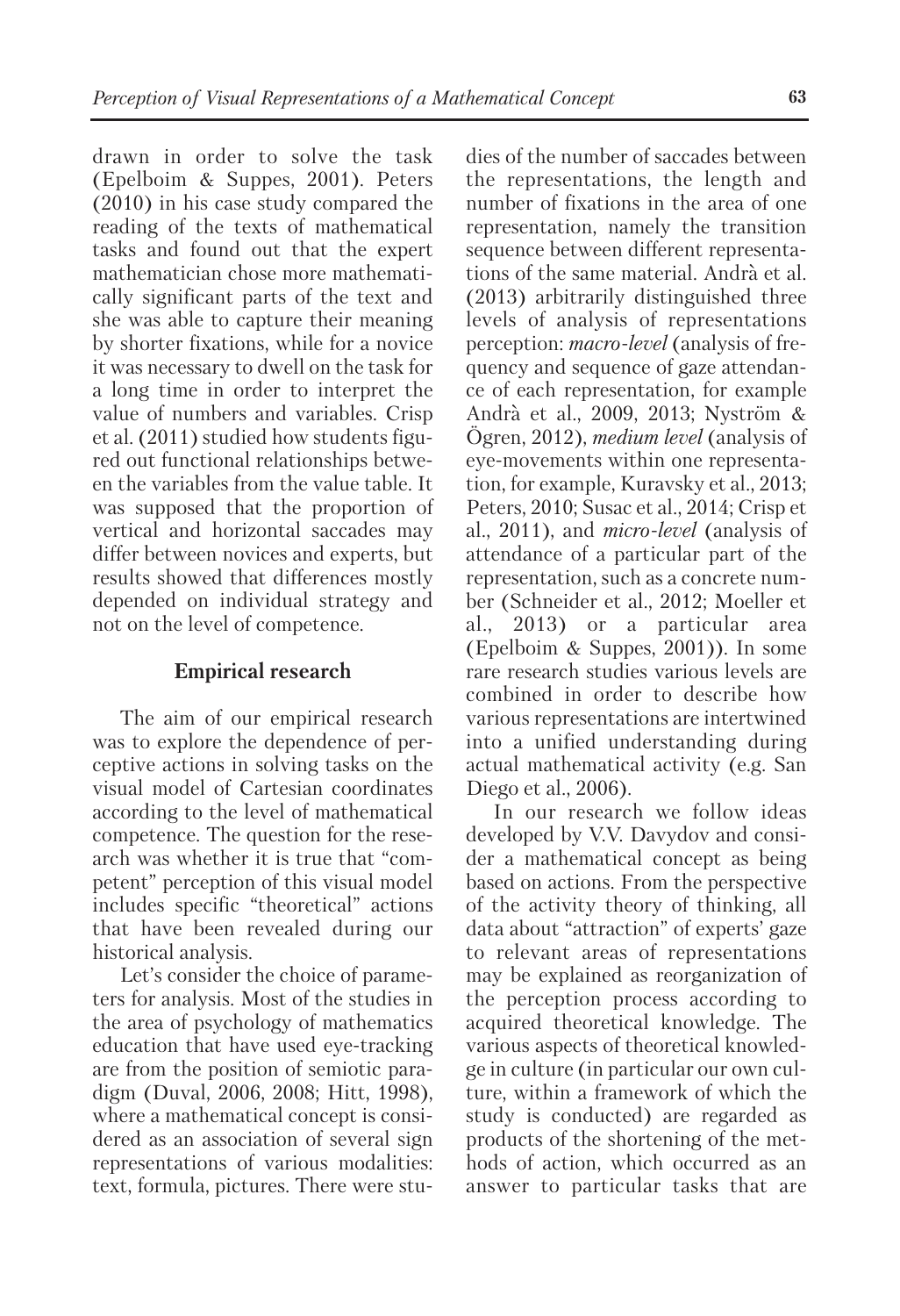rooted in the process of the science's historical development.

We are interested in the operational characteristics of eye-movements concerning a visual model (one of representations), and our analysis is the combination of the medium-level analysis (specifics of saccades within the visual model) and the micro-level analysis (attendance of particular significant zones). We hypothesized that the directions of saccades reflected the specific method of work with the Cartesian plane that has developed in culture: movements along the axes. Consequently, we expected that vertical and horizontal saccades would prevail over saccades along other directions.

Another piece of theoretical knowledge that could transform the process of perception is the correspondence between the sign of the coordinate and the direction of the axis. We supposed that the ability of experts to use this knowledge would lead to instantaneous detection of the target quadrant of the coordinate plane as the most relevant one and, consequently, to the greater number of fixations in the relevant quadrant by experts.

**Subjects.** Subjects from three levels of competence took part in the study. In the expert group there were 11 subjects, all of whom had graduated from mathematics departments; in the middle group there were 23 first-grade students of non-mathematical specialties (they all had passed the final exam in mathematics at school); in the weak group there were 10 school students of the 9–11th grades, who were still studying Cartesian coordinates at school.

**Equipment.** We used the SMI RED eye-tracker with a frequency for registering the location of the gaze set at 120 Hz. The recording was done using the IviewХ program, stimuli were presented by Experiment Center 3.1, and Begaze 3.1 and SPSS 20.0 were used for the data analysis. Subjects were seated 40–50 cm from the monitor. A test series was preceded by a 9-point calibration with validation; subjects were accepted for participation in the full study only if they achieved a calibration accuracy of .5 grad.

**Procedure and materials.** At the beginning of the experiment the following instructions were given: "Now you will see the tasks on a Cartesian coordinate system. Try to solve them as quickly and as accurately as possible". Then each subject attempted to solve 10 tasks involving a visual search for a point on a Cartesian plane with the given coordinates. The instruction for the each of the tasks was as following: "Choose a point with coordinates (3, -4)" After reading the task each subject saw a Cartesian plane and 4 points, A, B, C, D, on the screen. There were either 1 or 2 points in the target quadrant of the plane. The subject had to memorize which point had the given coordinates, and on the next screen choose the right answer using a mouse. Thus, each task had 3 slides: a task, the Cartesian plane, and the answer screen. There was no time limit for solving the tasks and participants switched to the next slide by pressing the "space" key. One of the tasks was "provocative" and had no correct answer, but we excluded the data from that task from the analysis of the present paper.

**Hypotheses.** Initially we formulated the following hypotheses:

1. (A) Saccades of horizontal and vertical directions prevail over the saccades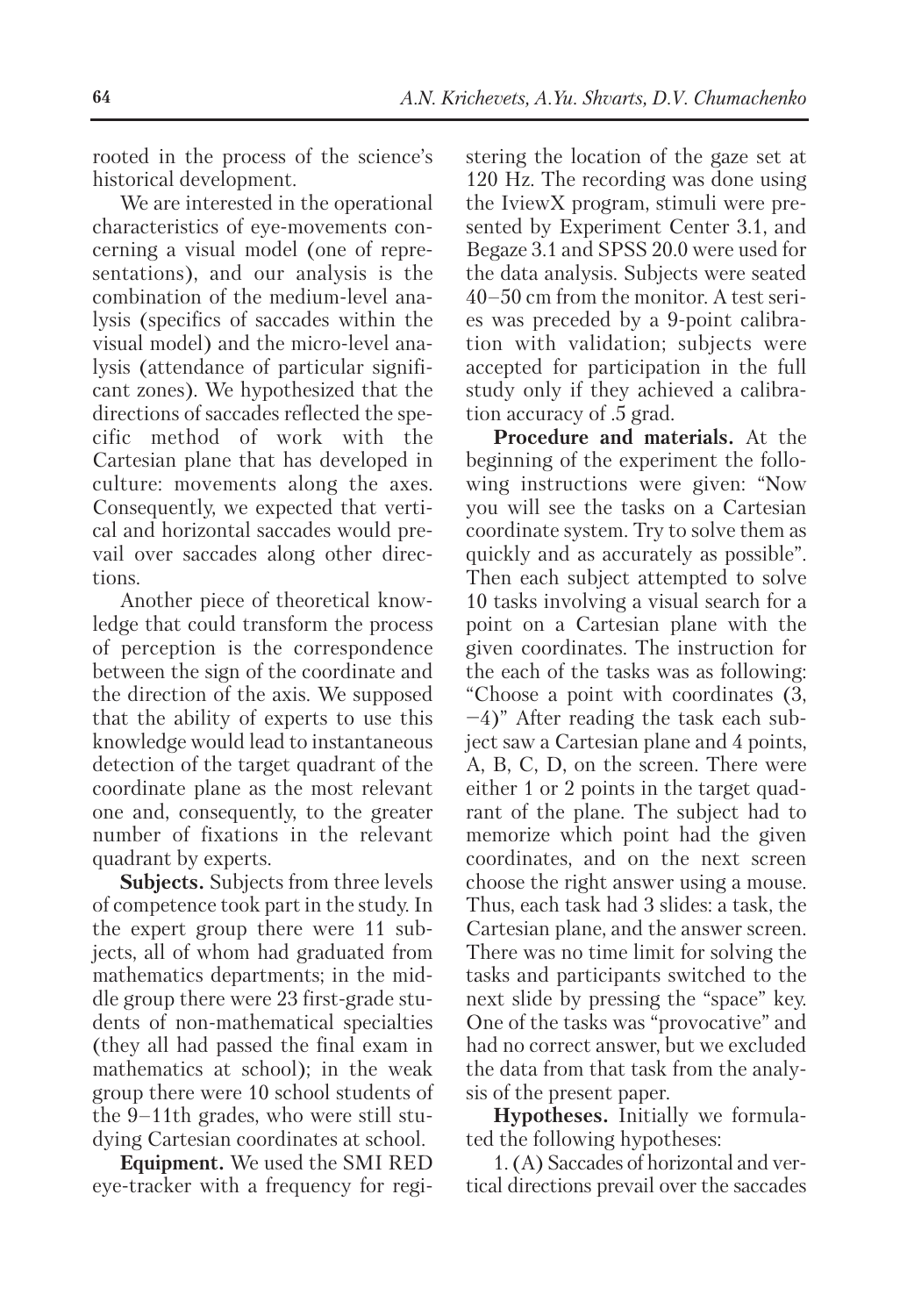along other directions. (B) This proportion is more overt for the more mathematically competent subjects.

2. More competent subjects make fewer fixations in irrelevant quadrants of the plane.

3. Perceptive actions are shortening progressively with better acquisition of mathematical knowledge: more competent subjects have a shorter gaze path in the task-solving, fewer fixations and a take less time to solve the tasks.

## *Processing of data and results*

The first part of our analysis is devoted to the directions of saccades. The standard algorithm of saccade detection in Begaze 3.0 identifies a saccade as a vector between the centers of the fixation before the saccade and the fixation after the saccade. But careful study of the raw data (Figure 1 as an example) showed that the directions of many saccades were distorted by this method because of the considerable drift during the fixation towards one of the sides (then the beginning of the fixation was calculated not from the point from which the eye started to move with high speed, but rather from a  $far point - the middle of the drift.$  We developed additional software for the identification of saccades based on the simple algorithm of threshold velocity of eye movements (Salvucci Goldberg, 2000). We considered the movement of the eye as a saccade with a velocity higher than 120°/sec; this allowed us to calculate the direction of the saccade as starting at the point where speed exceeded the threshold, and finishing at the point where speed decreased below the threshold. The direction of a saccade was calculated as an angle from 0° to 90°: the saccades that were close to vertical were marked as 90°, and saccades that were close to horizontal were marked as 0°. All saccades were divided into 6 sectors of 15 degrees according to their direction: from sector 0°–15° till sector 75°–90°. Saccades of the first and the last sectors were considered as horizontal and vertical correspondingly.

The mean number of the saccades in each sector was compared with the

*Figure 1*



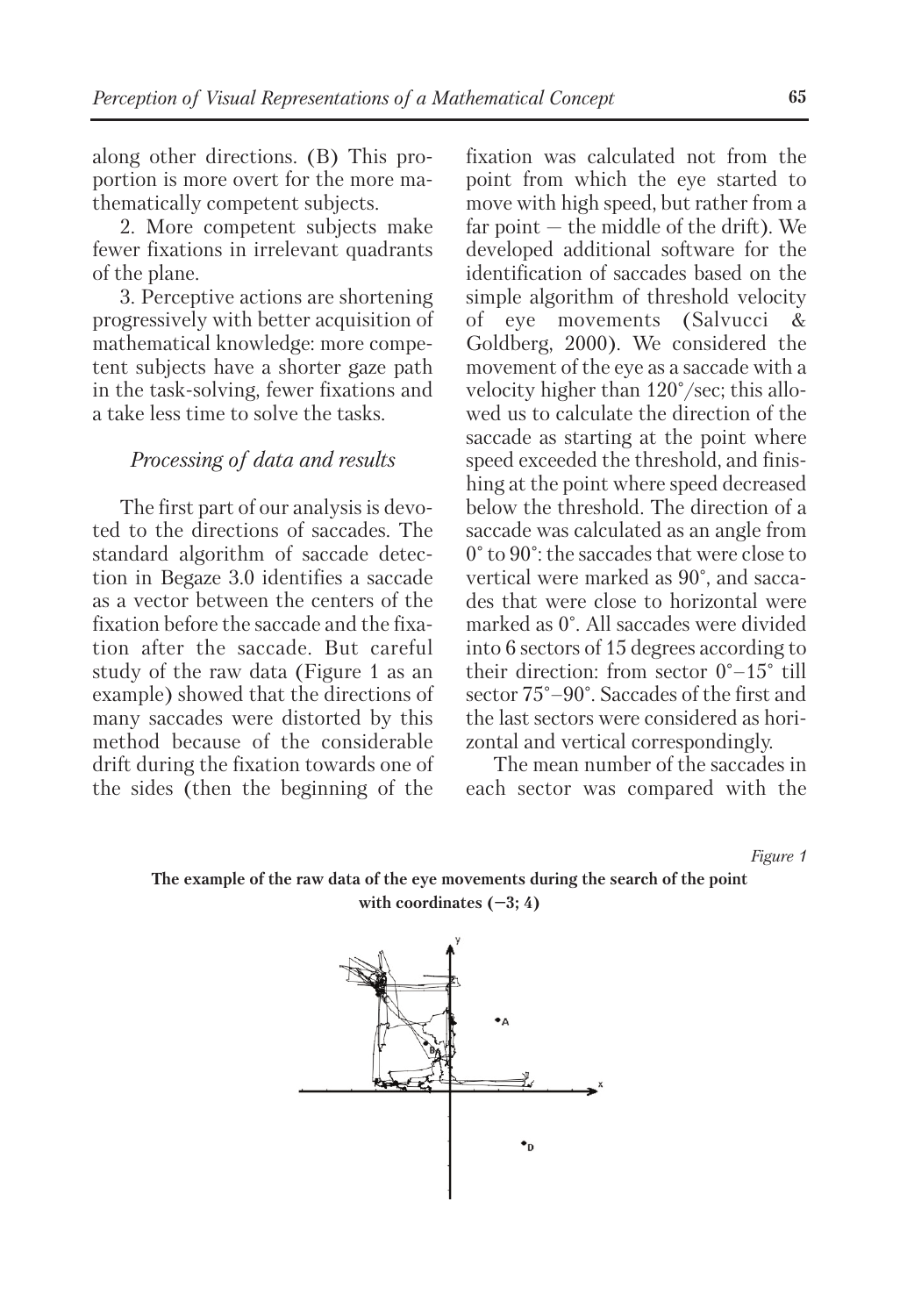ANOVA with repeated measurements; the level of mathematical competence was defined as the between-group factor. Saccades of vertical and horizontal sectors were observed approximately 4 times more often than saccades of other sectors  $(F = 31.554, p < .001$ , Figure 2).

This relationship was rather stable between the groups. However, the number of saccades dropped significantly with an increase in mathematical competence  $(F = 5.446, p = .008)$ . Thus, we may say that the first hypothesis was partly confirmed: the prevalence of vertical and horizontal saccades over the saccades along other directions was seen for all the groups, but we failed to show that an increase in competence is accompanied by an increase in the prevalence of vertical and horizontal saccades. The third hypothesis, about the shortening of perceptive actions with the increase in competence, was confirmed.

We've seen significant interaction of factors ( $F = 3.395$ ,  $p = .043$ , taking into account the most strong Lower-bound correction for the absence of sphericity). To find the sources of this interaction we calculated the relative quantity of the saccades of various directions for each subject (this allowed us to exclude the factor of general shortening of perceptual actions with the increase in competence). We matched the relative quantity of vertical and horizontal saccades in different groups and again found an interaction between the factor of the saccades' direction (2 levels: vertical or horizontal) and the group factor of mathematics competence  $(F=4.218, p=.022)$ . It turned out that expert mathematicians made significantly more horizontal saccades than vertical (47% and 23.7% correspondingly); this difference was less observable for school students (41.6% и 28%), and smaller still for university students (38% и 30%).

Following the verification of the third hypothesis, we compared 1) the number of fixations, 2) the length of the

*Figure 2*

**Mean number of the saccades of various directions per one task and three groups of subjects**

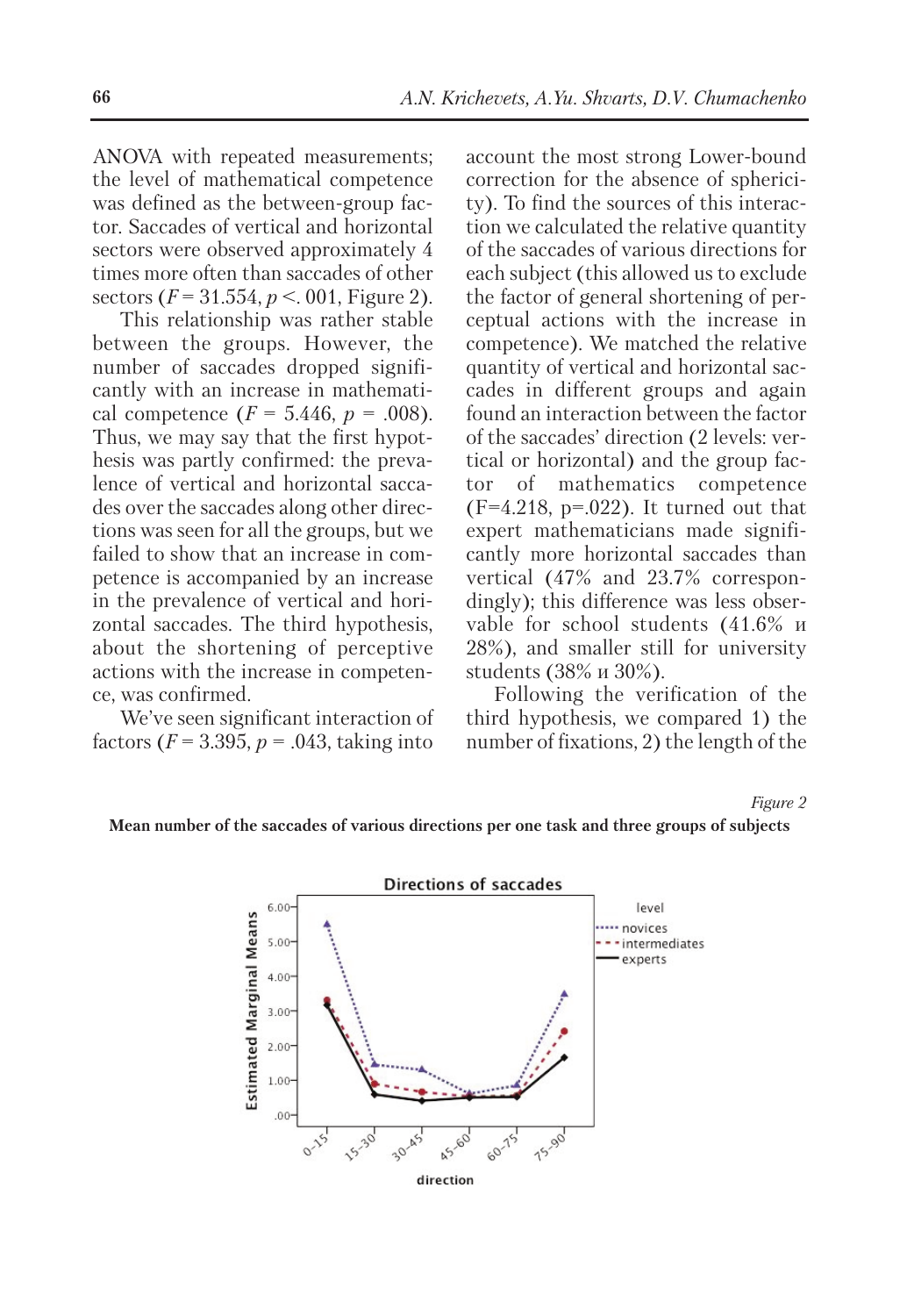gaze path and 3) the general time taken for task-solving by ANOVA with repeated measures (each of three variables was analyzed separately). The tasks were considered as an intraindividual factor and the level of competence was considered as a between-group factor. Mauchly's Test of Sphericity showed significant difference from the spherical model ( $p < .001$ ), so we used the Lower-bound correction for the estimation of factors interaction.

Analysis showed significant differences between the groups for all quantitative parameters ( $p < .05$ , see Table 1 for the more detailed statistics), and the significant influence of the factor of the task ( $p < .001$ ). The interaction of factors of tasks and the group was also revealed for each of the parameters. In order to find out the source of the interaction we'll observe in more detail the variability of the mean number of fixations, as seen in Figure 3.

*Table 1*

**Parameters that showed the shortening of perceptive actions with the increase in competence**

| <b>Parameters</b>          | Level of competence | <b>ANOVA</b> results   |                       |       |                  |
|----------------------------|---------------------|------------------------|-----------------------|-------|------------------|
|                            | School<br>students  | University<br>students | <b>Mathematicians</b> | F     | $\boldsymbol{v}$ |
| Time of task-solving [sec] | 4.638               | 3.285                  | 2.681                 | 4.916 | .013             |
| Quantity of fixations      | 14.02               | 9.8                    | 7.54                  | 5.794 | .006             |
| Length of path [pixels]    | 1810.2              | 1250.1                 | 814.5                 | 5.744 | .007             |

*Figure 3*

#### **Mean number of fixations during the task-solving in different groups**

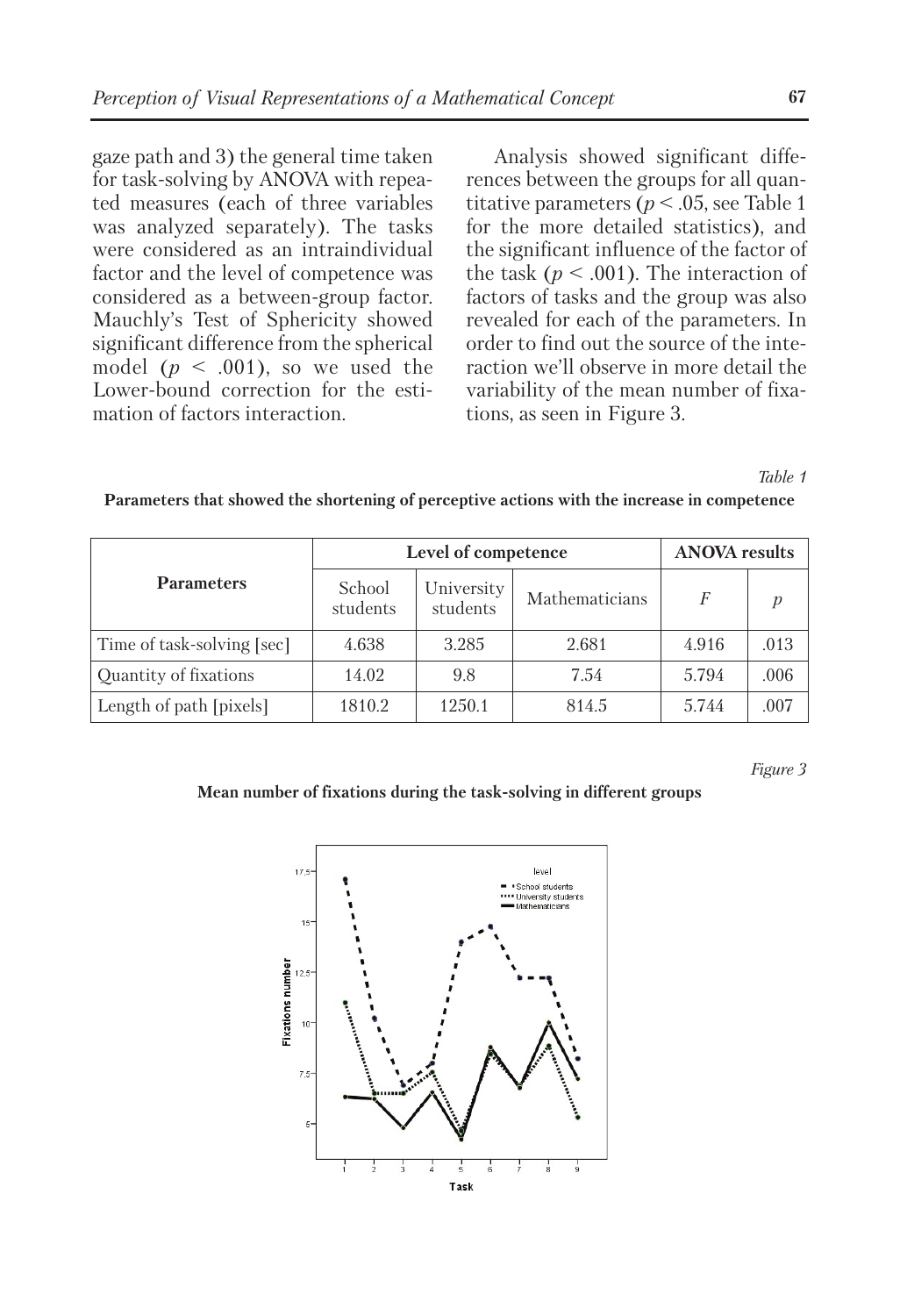A marked increase in the number of fixations by the school students was observed in tasks 5, 6, 7, and 8. All these tasks, as well as task 2, had 2 points in the target quadrant: the point with the given coordinates and the distracterpoint. In Figure 3 it is seen that the distracter-point in the target quadrant had little influence on the number of fixations by the university students and the mathematicians, though it significantly lengthened the process of visual orientation for the school students. In order to verify this suggestion by statistics we compared the mean number of fixations for each group in the tasks with 2 points in the target quadrant with those in the task with 1 point (see Table 2) (we excluded the first task from the analysis). We observed significant interaction between the factor of the number of points in the target quadrant and the factor of competence level (*F* = 8.249, *p* = .001). The presence of a distracter in the target quadrant increased the number of fixations only in the group of school students, but had no significant influence in the other groups (see Table 2).

Moreover, Figure 3 shows that the numbers of fixations by the school and of university students dropped significantly from the first task to the next, reflecting the shortening of the perception processes not only from the less competent subjects to the more competent ones, but also during the experiment: we compared the number of fixations during the first and the third task (both tasks have one point in target quadrant). Significant differences were found for the group of school students  $(t = 2.318, p = .042)$  and for the group of university students  $(t = 2.547, p = .014)$ , while for mathematicians no significant difference was observed.

On the whole, these results confirm the third hypothesis about the shortening of the perception process from less competent subjects to the more competent, as well as from the first task to the next.

The next aim of our analysis was to study the ability of subjects from different groups to use the signs of coordinates for orientation. We divided the whole coordinate plane into 6 areas of interest: 4 quadrants and 2 coordinate axes (see Figure 4). It is possible to figure out to which quadrant the target point belongs, taking into account only the signs of the coordinates, so we considered the other 3 quadrants as irrelevant for the task. Since absolute values of the general number of fixations differed between the groups, for this analysis we compared the percentage of fixations in irrelevant areas by subjects from different groups. The significant influence of the factor of competence level on the frequency of fixations in irrelevant areas was found. Post-hoc

*Table 2*

**Mean numbers of fixations in tasks with one or two points in the target quadrant**

|                     |       | One point in the target quadrant Two points in the target quadrant |
|---------------------|-------|--------------------------------------------------------------------|
| School students     | 11.11 | 14.55                                                              |
| University students | 9.44  | 8.35                                                               |
| Mathematicians      | 7.59  | 7.58                                                               |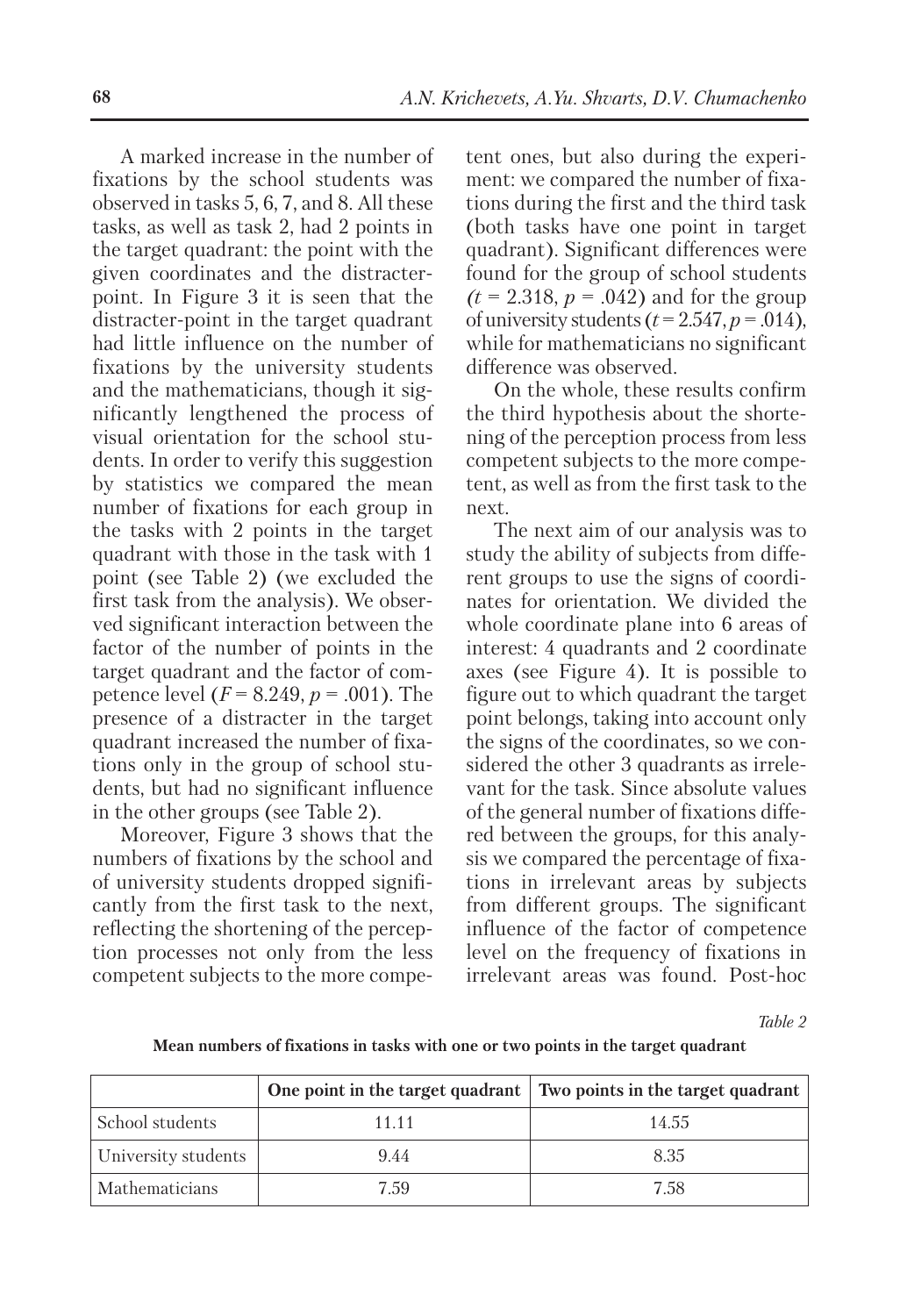#### *Figure 4*



#### **Six areas of interest: 2 axes and 4 quadrants**

*Figure 5*

**The percentages of the fixations in the irrelevant areas**



analysis (using the Scheffe Test) showed significant differences between the mathematicians and university students ( $p = .007$ ), and between mathematicians and school students ( $p = .01$ ), whereas the difference between the school students and the university students was not significant (see Figure 5).

Let us turn to the qualitative analysis which we conducted with a hope of revealing strategies in task solving that would reflect the involvement of knowledge of the Cartesian coordinates concept, which was richer than the visual model. Watching the individual pathways of eye movements, we noticed that the vertical-horizontal pattern of the gaze path, which was typical for all subjects, was used very rarely by experts in some tasks. In particular, in task 6 it was needed to find a point with coordinates  $(-4; -4)$ . Obviously, this point lies on a line, starting from the beginning of the coordinates under 45°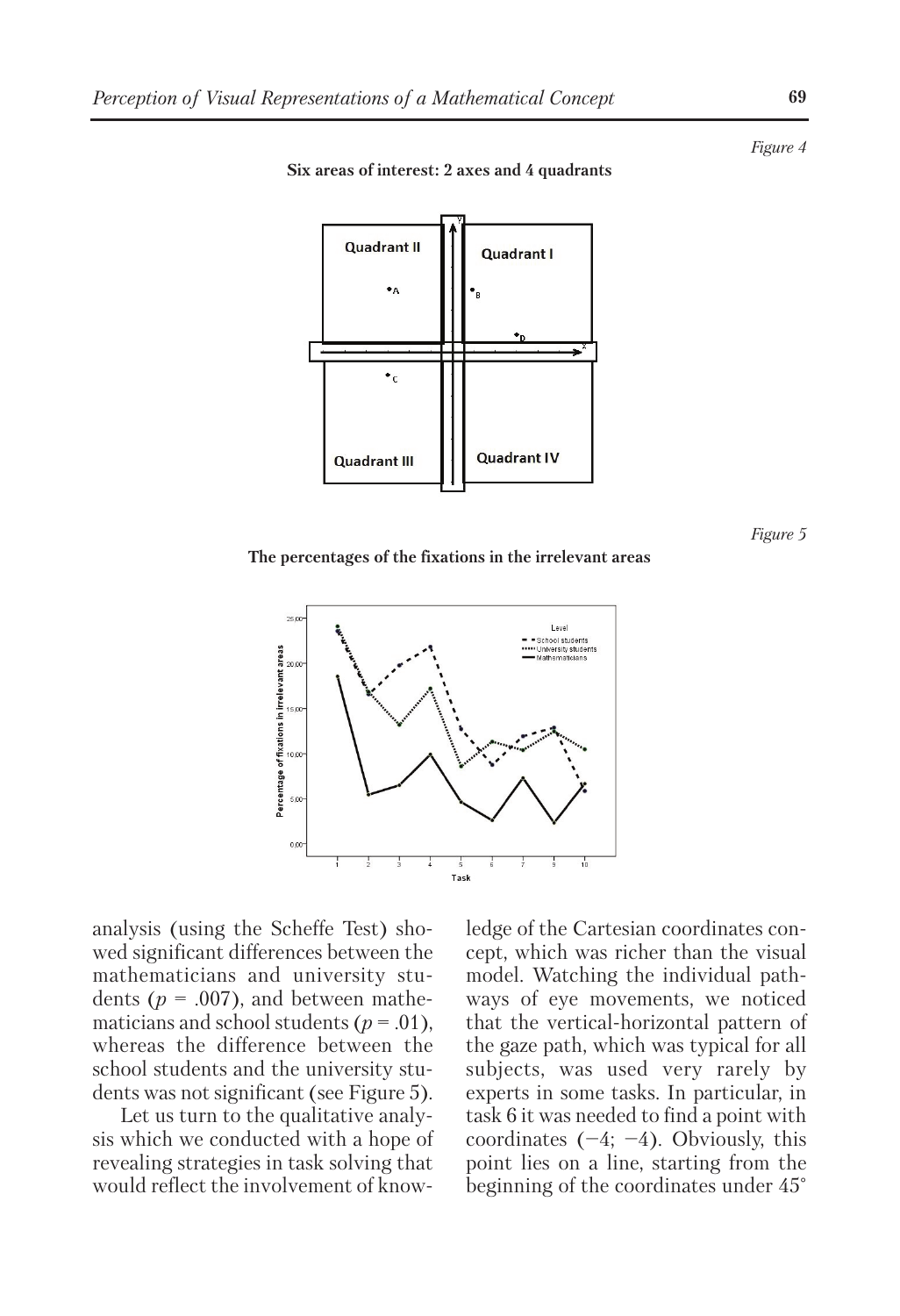in the third quadrant. In this task there was a distracter-point with coordinates  $(-2, -2)$ . Some subjects found the target point without counting its coordinates on the axes, as they did in other tasks, but they moved along the diagonal with a transitional fixation on the point (-2; -2) and only afterwards did they check the coordinates of the target point  $(-4,-4)$  (see Figure 6). We analyzed how many participants in each group fixated the point  $(-2;\,-2)$  and how many participants made diagonal saccades from  $(-2; -2)$  to the point  $(-4; -4)$ . The analysis of frequencies (see Table 3 for raw data) using the crosstabs statistic showed that fixa-

tions on the point  $(-2, -2)$  occurred significantly more often  $(\chi^2 = 7.212,$  $p = .028$ ) in the group of experts than in the groups with lesser mathematical competence. The difference in the frequency of diagonal saccades was found at the level of tendency  $(p = .09)$ ; such saccades were performed by 7 experts out of 11, and they appeared less often in the other groups (3 subjects out of 10 for the school students and 6 out of 23 for the university students).

## **Discussion**

As was hypothesized, we found specific perceptive actions on which the

*Figure 6*



Search of the point  $(-4, -4)$  in the group of experts

*Table 3*

**Numbers of fixations on the distracter-point (-2; -2) that was on the way to the target point**

| Fixations on the point<br>$(-2, -2)$ | School students   University students   Mathematicians | All |
|--------------------------------------|--------------------------------------------------------|-----|
| No                                   |                                                        |     |
| Yes                                  |                                                        |     |
|                                      |                                                        |     |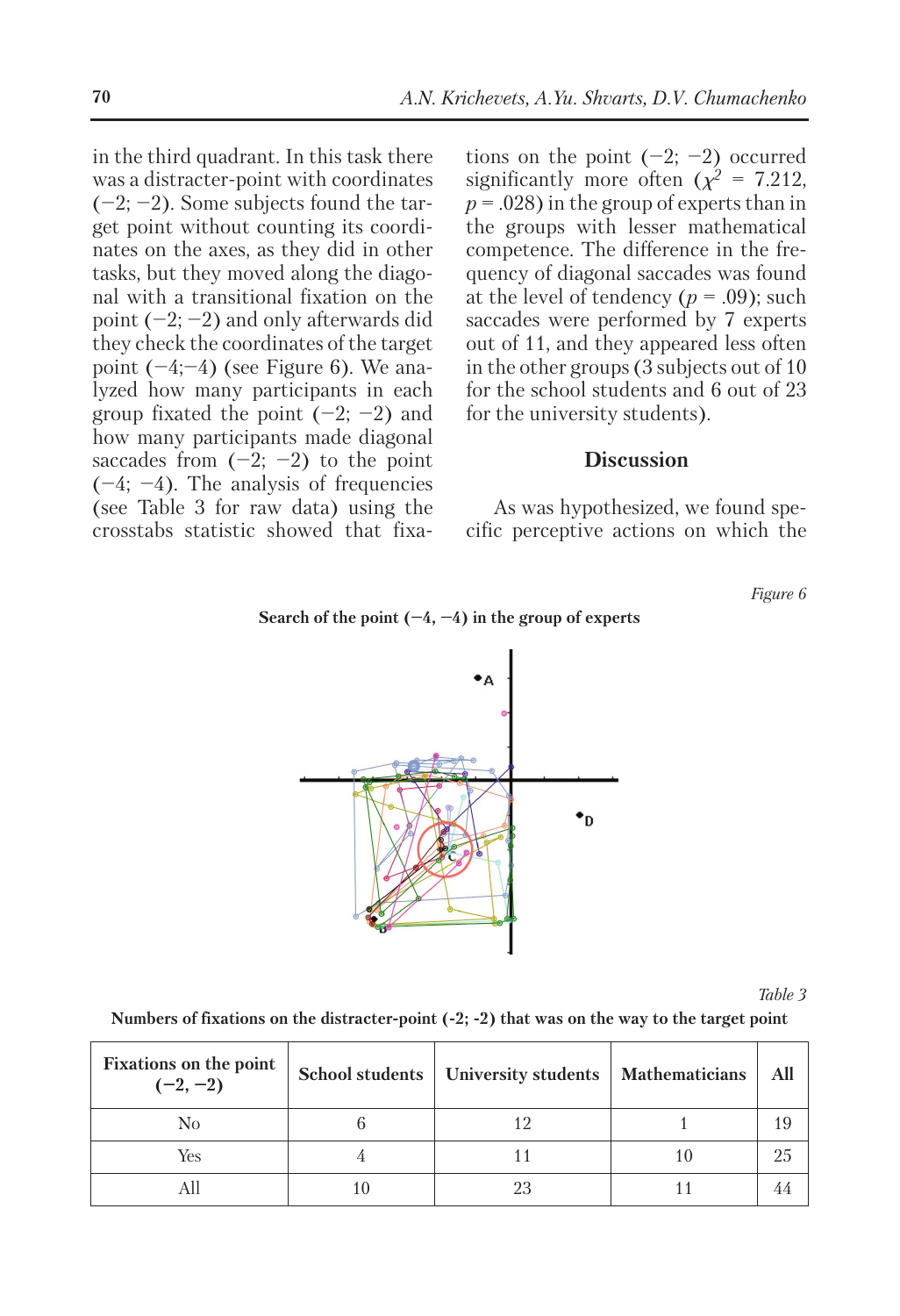work with the visual model of Cartesian coordinates is based: vertical and horizontal saccades along the axes of coordinates were much more common than the saccades along other directions. This distribution of the saccades' directions was typical for all three groups of subjects independently from their level of mathematical competence. So we did not reveal clear evidence that the formation of a specific cultural method of perception that includes "theoretical" actions with a visual model (Davydov, 1990/1972) took place during the education process (as Zaporozhets, 2002/1986 and Radford, 2010, 2013 have assumed).

It is possible that these specific perceptive actions were already formed in the 9–11th grades at school, and so our group of school students was not "naïve" enough, If so, this may have prevented us finding the stage in perception development when this pattern doesn't seem predominant in solving these tasks. In order to check this interpretation we need to gather data about such task-solving by even less competent subjects: schools students who are just starting to study Cartesian coordinates or have not even seen this visual model before. If we manage to find another distribution of saccades' directions in the perception of junior school students, we will be able to confirm that this pattern of eye movements is the result of the acquisition of specific "theoretical" actions of perception.

However, another interpretation is also possible. It is known that the human visual system has greater sensibility and accuracy in regard of vertical and horizontal directions (see, for example, Campbell, Kulikowski, & Levinson, 1966). One possible interpretation of this is the large number of verticals and, especially, horizontals in the human environment (Dragoi, Turcu & Sur, 2001; Coppola, Purves, McCoy & Purves, 1998). Correspondingly, it is possible that vertical and horizontal saccades in eye movements reflect not only perceptive actions specific for the Cartesian system of coordinates, but also eye movements along the most ecologically significant directions that coincide with the axes of coordinates. This hypothesis may be tested by presenting subjects with a rotated Cartesian coordinates system, such that movements along the axes of coordinates won't be orientated vertically or horizontally.

In any case, vertical and horizontal saccades are present already in relatively early stages of perception development during the learning of the Cartesian coordinates system. As we have shown, with an increase in competence level, a shortening of perception processes occurred; it corresponds to our third hypothesis: experts solve the task on visual search for the point with the given coordinates quicker, with fewer saccades and fixations and passing a lesser gaze path (see Table 1). This difference was especially strong in the solving of the first task (see Figure 3): the school students needed 3 times more, and the university students approximately 1.5 more, fixations for its solving than subjects with higher mathematical education needed. In the third task this difference almost vanished and remained only for the tasks with the distracter-point in the relevant quadrant. Interestingly, the distracter in the relevant quadrant of the coordinate plane extended the solvingtime only in the case of school students,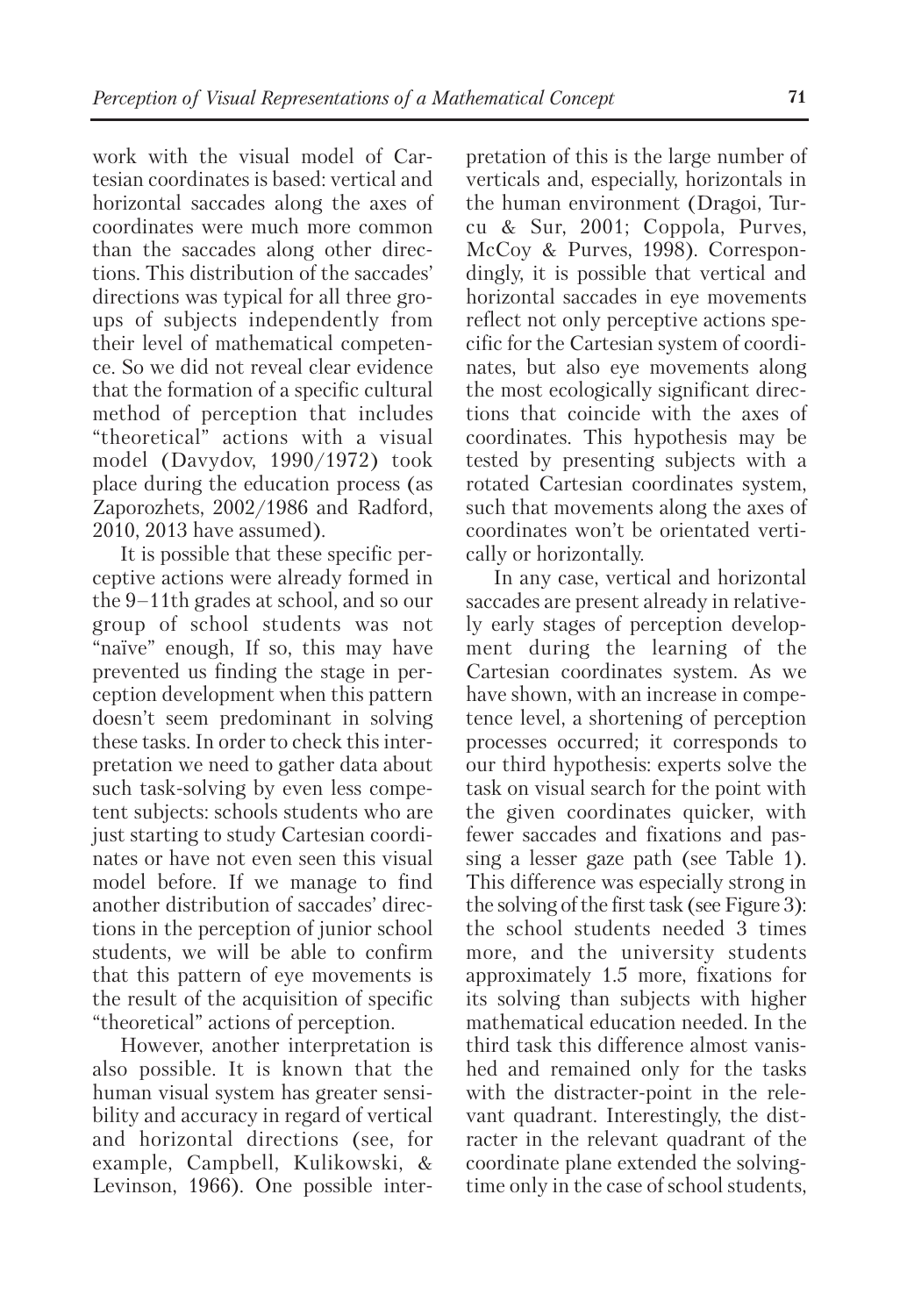while the university students, who had already repeated all the school material and were some way beyond the level of the school program, were not disoriented by this distracter. It can be said that the appearance of the distracter in the relevant quadrant destroys the automated process of perception and returns the school students to the previous stage of perception development, which consist not only in executive perceptive actions but also in detailed orientation activity (Zaporozhets, 2002/1986).

Interestingly, the expert mathematicians made more horizontal saccades than vertical ones in comparison with the analogous proportions for the university students and the school students. Indeed, in order to choose a point with the given coordinates from the suggested four points, it is usually enough to analyze just one coordinate: the abscissa in the symbolical reference of the point is always in the first place. The exceptions are the cases when one of the coordinates of the distracter-point coincides with the coordinate of the target point. We analyzed our stimuli and came to the conclusion that this moment was not controlled: in some tasks there were points positioned on the same horizontal, but not on the same vertical. Thus, horizontal saccades, rather than vertical ones, were needed for solving the majority of the tasks. Their predominance in the experts' eye-movement activity is further evidence that experts perform only necessary executive perceptive actions, while the orientation part of perception is reduced in their eye-movement behavior.

In the research of Crisp et al. (2011), which was conducted on the material of tables' perception, the ratio of the vertical and horizontal eye movements was also explored; it was found that relative quantity of vertical and horizontal saccades reflect individual strategy, which one individual uses in different tasks, and does not depend on the competence level of the subjects. Probably, more detailed analysis of separate tasks in our case may also reveal individual strategies for the tasks involving Cartesian coordinates, but it goes beyond the scope of this article.

Let's return to the analysis of the differences between the students and the experts: the shortening is not the only difference in the processes of perception between the subjects of various groups. Our second hypothesis, about the smaller number of fixations in irrelevant areas, was also confirmed: it is the mathematicians (as distinct from the university students and the school students) who used far fewer fixations in irrelevant quadrants of the coordinate plane: just 7.1% fixations for the mathematicians against 13.8% and 14.9% for the other groups. These results correspond to numerous data showing that experts pick out significant parts of visual representations (Canham & Hegarty, 2010; Gegenfurtner, 2012; Jarodzka et al., 2010). Also these results correspond to the data of Andrà et al. (2009) that novices more often examine alternative answers, while the experts' choices are based on analysis of the task's description. We assume that it is at the expert-knowledge stage when information about the signs of the coordinates is taken into account during the programming of perceptive actions: the expert mathematicians immediately discarded three of the four quadrants as irrelevant.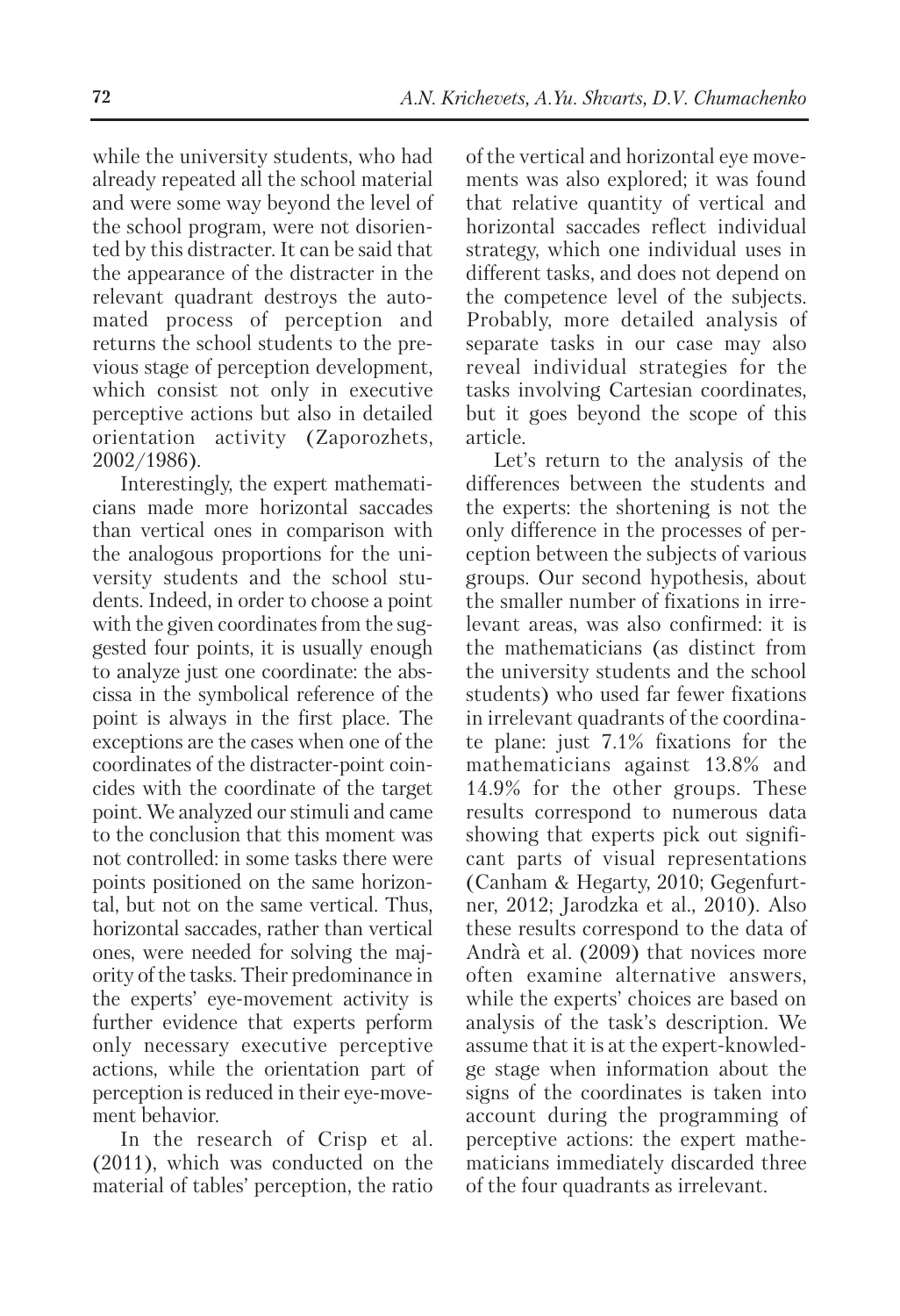The understanding that the point with the similar coordinates lies on the diagonal was revealed as another piece of additional knowledge that was used primarily by experts for the organization of their process of perception. This knowledge goes beyond the scheme of the action that allows finding longitudes and latitudes of cities on a map and ascends to a more general understanding of the concept of Cartesian coordinates, in particular the coordinates of points that lie on the diagonal line. The data show that it was the experts, as opposed to the university students and the school students, who detected the point with coordinates  $(-4, -4)$  by tracking the direction under 45°, which lead directly to the target point. They fixated on the point  $(-2, -2)$ , which lay on this diagonal, while in other tasks the experts usually did not fixate on distracter-points; so the additional knowledge was involved in a particular situation and had restructured the process of perception. We assume that by choosing the particular tasks it's possible to reveal an array of heuristics that competent mathematicians would use while solving these tasks; we suppose that these heuristics would be the outcome of deeper theoretical understanding of the concept of Cartesian coordinates. The aspects of the concept, which go beyond the visual model of a Cartesian plane, were acquired by the subjects in the course of solving a wider scope of the tasks than just matching the points and the coordinates; by solving other tasks, other perceptual actions were shortened into *theoretical* perception.

On the whole we have shown that the perception of school students in comparison with the perception of university students has a more detailed algorithm of task-solving which is made more vulnerable by distracterpoints in the target quadrant; the school students' and the university students' perceptions reflect low and high stages of development and weak and strong stability of the algorithmic method of task-solving: "Check one coordinate — check the other coordinate". The perception of expert mathematicians, as opposed to that of the university students and the school students, is characterized by flexible employment of additional knowledge (instead of using only one method of action that characterized the "initial form" of the concept, as V.V. Davydov supposed). We may agree with the followers of J. Piaget that well-acquired mathematical knowledge functions as a synchronized system of various schemes of action (Dubinsky & McDonald, 2001) and that it is organized into "conceptual fields" (Vergnaud, 2009) — sets of situations where different concepts-inaction function and become flexibly involved in accordance with the needs of particular tasks.

## **Conclusions**

According to the findings, the perception of a visual model formed during education is organized according to the actions that were established during the elaboration of the visual model in the history of mathematics: the eye movements of students and expert mathematicians correspond to the movements along the axes of the Cartesian plane during the search for a point with given coordinates. With an increase in mathematical competence, perceptive actions shorten and the task is solved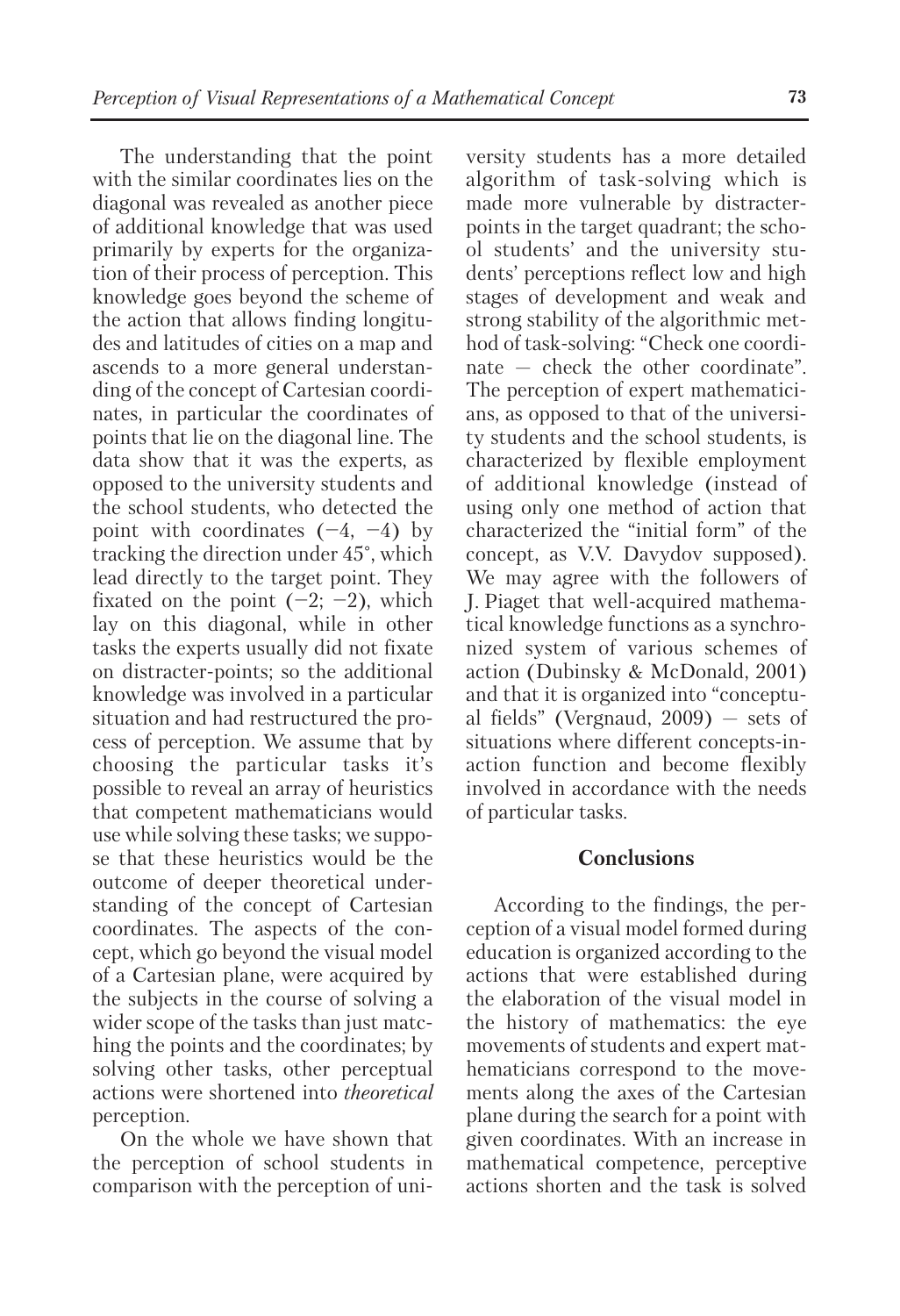more quickly and with fewer fixations. But besides the general decrease of necessary orientation in the task, specific changes occur. The difference between school students, who are still learning the material, and university students, who have already passed their math exam, is the stronger stability of the algorithm in solving the perceptive task to the distracter-point that is exposed close to the target point. Expert mathematicians differ from the students by the transformation of perceptive processes under the influence of additional knowledge, in particular those that are adequate to the concrete situation: experts more often use knowledge about the correspondence between the signs of the coordinates and the directions of the axes, or knowledge about location of the points with equal coordinates on the diagonal.

In the future, more detailed analysis of the emergence of vertical and horizontal movements along the axes of coordinates in ontogenesis is needed in order to separate the cultural factor of education from the natural human preference of these directions as basic for the environment. However, the available data allow us to distinguish the *theoretical* perception of a visual mathematical model that was formed during education: namely the perception, which includes the specific methods of interaction with the model, which becomes more and more laconic, more stable and more simple with an increase of mathematical competence, and which enriches the set of possible operations due to the integration of all mathematical knowledge into the process of perception.

#### **References**

- Andrà, C., Arzarello, F., Ferrara, F., Holmqvist, K., Lindström, P., Robutti, O., & Sabena, C. (2009). How students read mathematical representations: An eye tracking study. In M. Tzekaki, M. Kaldrimidou & H. Sakonidis (Eds.), *Proceedings of the 33rd Conference of the International Group for the Psychology of Mathematics Education* (vol 2, pp. 49–56). Thessaloniki, Greece: PME.
- Andrà, C., Ferrara, F., Arzarello, F., Holmqvist, K., Lindström, P., Robutti, O., & Sabena, C. (2013). Reading mathematics representations: An eye tracking study. *International Journal of Science and Mathematics Education,* 1–23.
- Aspinwall, L., Shaw, K. L., & Presmeg, N. C. (1997). Uncontrollable mental imagery: Graphical connections between a function and its derivative. *Educational Studies in Mathematics, 33*(3), 301–317.
- Boyer, C. (1944) Analytic geometry: The discovery of Fermat and Descartes. *The Mathematics Teacher, 37*(3), 99–105. Retrieved from http://www.jstor.org/stable/27952838
- Burton, D. M. (2011). *The history of mathematics: an introduction* (7th ed.). New York: McGraw-Hill.
- Campbell, F. W., Kulikowski, J. J., & Levinson, J. (1966). The effect of orientation on the visual resolution of gratings. *Journal of Physiology, 187*, 437–45.
- Canham, M., & Hegarty, M. (2010). Effects of knowledge and display design on comprehension of complex graphics. *Learning & Instruction, 20*, 155–166.
- Carmichael, A., Larson, A., Gire, E., Loschky, L., & Rebello, N. S. (2010). How does visual attention differ between experts and novices on physics problems? *AIP Conference Proceedings, 1289*, 93–96. doi:10.1063/1.3515257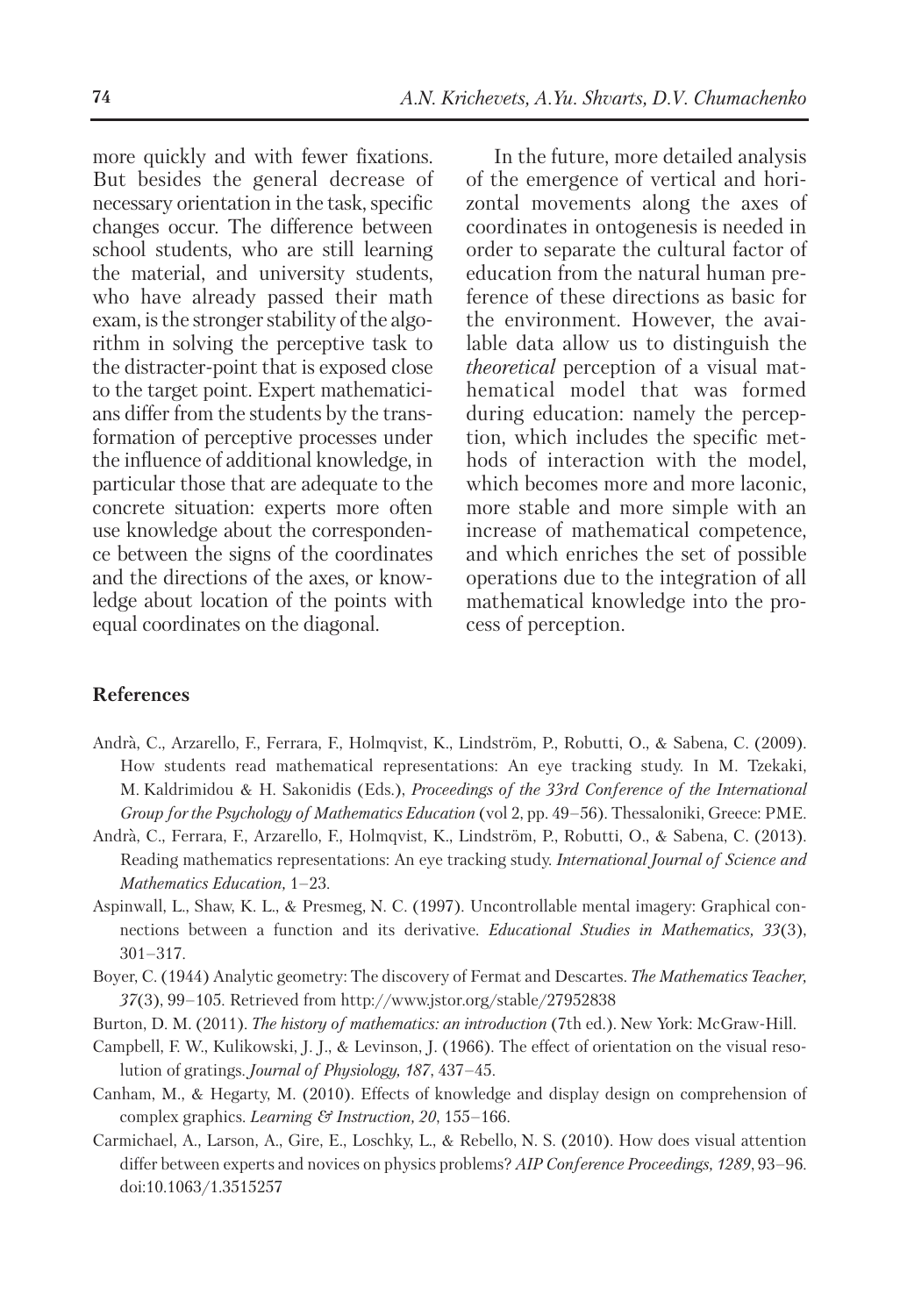- Coppola, D. M., Purves, H. R., McCoy, A. N., & Purves, D. (1998). The distribution of oriented contours in the real world. *Proceedings of the National Academy of Sciences U.S.A., 95*, 4002–4006.
- Crisp, R., Inglis, M., Mason, J., & Watson A. (2011). Individual differences in generalization strategies. In C. Smith (Ed.), *Proceedings of the British Society for Research into Learning Mathematics, 31*(3), 35–40, Retrieved from http://www.bsrlm.org.uk/IPs/ip31-3/BSRLM-IP-31-3-07.pdf
- Davydov, V. V. (1963). O psikhologicheskom analize soderzhaniya deistvii [On the psychological analysis of actions' content]. *Tezisy dokladov na II s"ezde obshchestva psikhologov. Vypusk 2: Detskaya i pedagogicheskaya psikhologiya* [Theses of reports on the II congress of association of psychologists. Issue 2: Child and pedagogical psychology] (pp. 139–142). Moscow: APS RSFSR.
- Davydov, V. V. (1990). *Types of generalization in instruction: Logical and psychological problems in the structuring of school curricula* (J. Teller, Trans.). Resion, VA: National Council of Teachers of Mathematics. (Original work published 1972). Retrieved from http://www.marxists.org/ archive/davydov/generalization/generalization.pdf
- Dragoi, V. V., Turcu, C. M., & Sur, M. M. (2001). Stability of cortical responses and the statistics of natural scenes. *Neuron, 32*(6), 1181–1192. doi:10.1016/S0896-6273(01)00540-2
- Dubinsky, E., & McDonald, M. (2001). APOS: A constructivist theory of learning in undergraduate mathematics education research. In D. Holton et al. (Eds.), *The teaching and learning of mathematics at university level: An ICMI Study.* Dordrecht: Kluwer Academic Publishers. doi:10.1007/0-306-47231-7\_25
- Duval, R. (2006). Cognitive analysis of problems of comprehension in a learning of mathematics. *Educational Studies in Mathematic, 61*, 103–131.
- Duval, R. (2008). Eight problems for a semiotic approach in mathematics education. In L. Radford, G. Schubring & F. Seeger (Eds.), *Semiotics in mathematics education: Epistemology, historicity, classroom, and culture* (pp. 39–62). Rotterdam, The Netherlands: Sense Publishers.
- Epelboim, J. & Suppes, P. (2001). A model of eye movements and visual working memory during problem solving in geometry. *Vision Research, 41*, 1561–1574.
- Gegenfurtner, A., Lehtinen, E., & Säljö, R. (2011). Expertise differences in the comprehension of visualizations: A meta-analysis of eye-tracking research in professional domains. *Educational Psychology Review, 23*(4), 523–552.
- Haider, H., & Frensch, P. A. (1999). Eye movement during skill acquisition: More evidence for the information-reduction hypothesis. *Journal of Experimental Psychology: Learning, Memory, & Cognition, 25*, 172–190. doi:10.1037/0278-7393.25.1.172
- Haider, H., & Frensch, P. A. (1996). The role of information reduction in skill acquisition. *Cognitive Psychology, 30*, 304–337. doi:10.1006/cogp.1996.0009
- Jarodzka, H., Scheiter, K., Gerjets, P., & van Gog, T. (2010). In the eyes of the beholder: How experts and novices intepret dynamic stimuli. *Learning and Instruction, 20*, 146–154
- Kuravskii L.S., Marmalyuk P.A., Barabanshchikov V.A., Bezrukikh M.M., Demidov A.A., Ivanov V.V., Yur'ev G.A. (2013). Otsenka stepeni sformirovannosti navykov i kompetentsii na osnove veroyatnostnykh raspredelenii glazodvigatel'noi aktivnosti [Estimations of level of maturity of skills and competence on the basis of probability distribution of eye-movement activity]. *Voprosy Psikhologii*, *5*, 64–80.
- Moeller, K., Klein, E., Nuerk ,H.-C., & Willmes K. (2013). Magnitude representation in sequential comparison of two-digit numbers is not holistic either. *Cognitive Processing, 14*(1), 51–62. doi:10.1007/s10339-012-0535-z
- Nyström, M., & Ögren, M. (2012). How illustrations influence performance and eye movement behaviour when solving problems in vector calculus. *LTHs 7:e Pedagogiska Inspirationskonferens,* Lund, Sweden. Retrieved from http://lup.lub.lu.se/luur/download?func=downloadFile&recordOId= 3045269&fileOId=3045271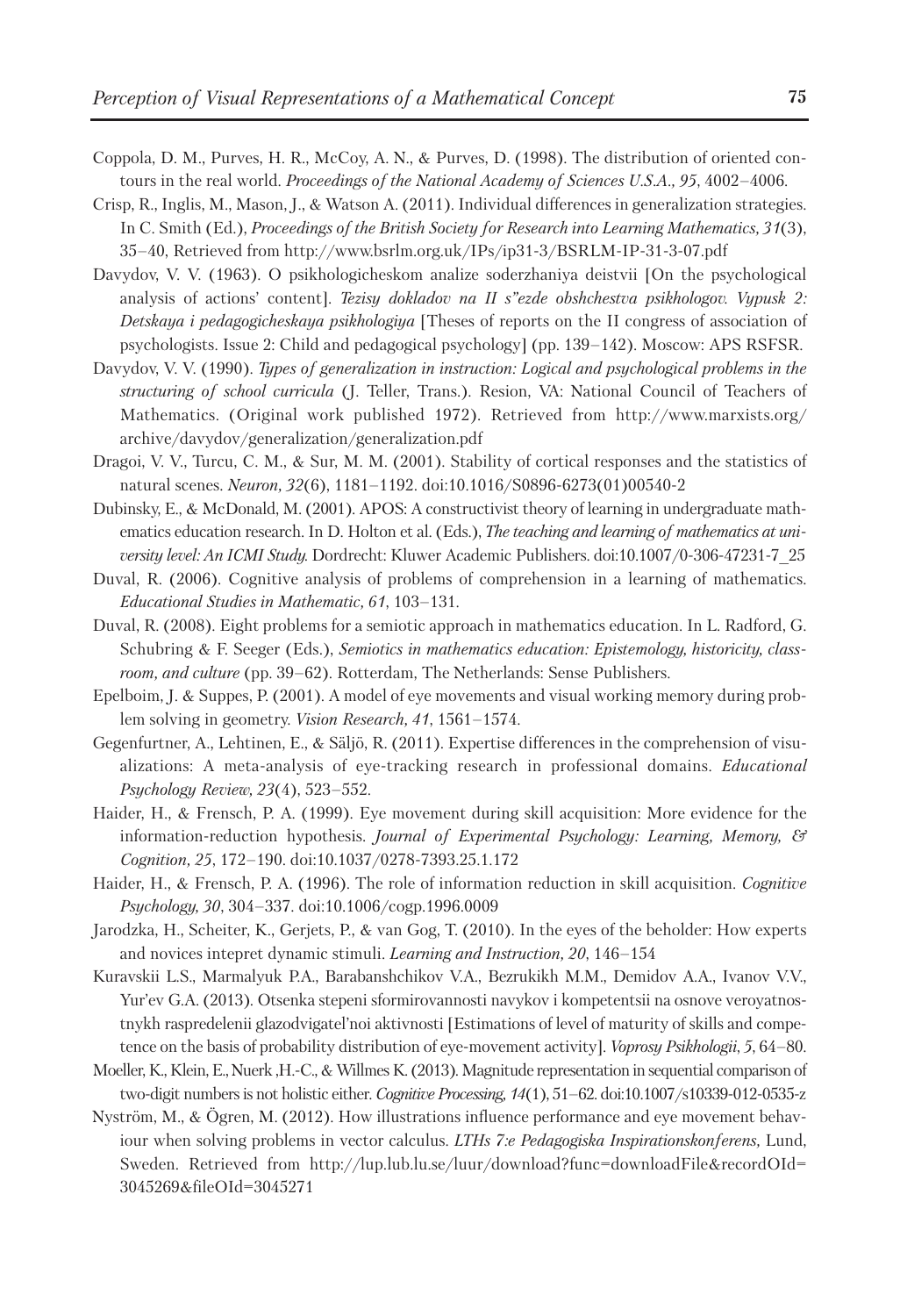- Peters, M. (2010). Parsing mathematical constructs: results from a preliminary eye tracking study. In Joubert, M. (Ed.), *Proceedings of the British Society for Research into Learning Mathematics, 30*(2), 47–52. Retrieved from http://www.bsrlm.org.uk/IPs/ip30-2/BSRLM-IP-30-2-09.pdf
- Podd'iakov, A. N. (1992). Teaching preschoolers combinatory experimentation. *Journal of Russian & East European Psychology, 30*(5), 87-96.
- Podd'yakov, A. N. (2001). *Razvitie issledovatel'skoi initsiativnosti v detskom vozraste* [Development of research initiative in child age] (Doctoral dissertation). Retrieved from http://www.aspirantura.spb.ru/dissers/poddiakov.zip
- Podolskiy, A. I. (1978). *Formirovanie simultannogo opoznania* [The formation of simultaneous recognition]. Moscow: Moscow University Press.
- Presmeg, N. C. (1992). Prototypes, metaphors, metonymies, and imaginative rationality in high school mathematics. *Educational Studies in Mathematics, 23*(6), 595–610.
- Presmeg, N. C. (2006). Research on visualization in learning and teaching mathematics: Emergence from psychology. In A. Gutierrez, & P. Boero (Eds.), *Handbook of research on the psychology of mathematics education* (pp. 205–235). Dordrecht, NL: Sense Publishers.
- Presmeg, N. C. (2008). Trigonometric connections through a semiotic lens. In L. Radford, G. Schubring & F. Seeger (Eds.), *Semiotics in mathematics education: Epistemology, historicity, classroom, and culture* (pp. 39–62). Rotterdam, The Netherlands: Sense Publishers
- Radford, L. (2010). The eye as a theoretician: Seeing structures in generalizing activities. *For the Learning of Mathematics, 30*(2), 2–7.
- Radford, L. (2013). Perceiving with the eyes and with the hands. *REPIME, 3*(1), 56–77.
- Salvucci, D. D., & Goldberg, J. H. (2000). Identifying fixations and saccades in eye-tracking protocols. In *Proceedings of the Eye Tracking Research and Applications Symposium* (pp. 71–78). New York: ACM Press.
- San Diego, J., Aczel, J. C., Hodgson, B. K., & Scanlon, E. (2006). "There's more than meets the eve": analysing verbal protocols, gazes and sketches on external mathematical representations. *Proceedings 30th Conference of the International Group for the Psychology of Mathematics Education* (Vol. 5, pp. 17–24). Prague: PME.
- Schneider, E., Maruyama, M., Dehaene, S., & Sigman, M. (2012). Eye gaze reveals a fast, parallel extraction of the syntax of arithmetic formulas. *Cognition, 125*(3), 475–490. doi:10.1016/j.cognition.2012.06.015
- Susac, A., Bubic, A., Kaponja, J., Planinic, M., & Palmovic, M. (2014). Eye movements reveal students' strategies in simple equation solving. *International Journal of Science and Mathematics Education, 12*(3), 555-577. doi:10.1007/s10763-014-9514-4
- Van Gog, T., & Scheiter, K. (2010). Eye tracking as a tool to study and enhance multimedia learning. *Learning & Instruction, 20*, 95–99.
- Vergnaud, G. (2009). The theory of conceptual fields. *Human Development, 52*, 83–94, doi:10.1159/000202727
- Yang, F. Y., Chang, C. Y., Chien, W. R., Chien, Y. T., & Tseng, Y. H. (2013). Tracking learners' visual attention during a multimedia presentation in a real classroom. *Computers & Education, 62*, 208–220, doi:10.1016/j.compedu.2012.10.009
- Yushkevich, A. P. (Ed.). (1970). *Matematika XVII stoletiya* [Mathematics of XVII century] / *Istoriya matematiki* [History of Mathematics] (vol. 2). Moscow: Nauka.
- Zaporozhets, A. V. (2002). The development of perception and activity (V. Zaitseva, Trans.). *Journal of Russian and East European Psychology, 40*(2), 35–44. (Original work published 1986).
- Zaporozhets, A. V., Venger, L. A., Zinchenko, V. P., & Ruzskaya, A. G. (1967). *Vospriyatie i deistvie* [Perception and action]. Moscow: Nauka.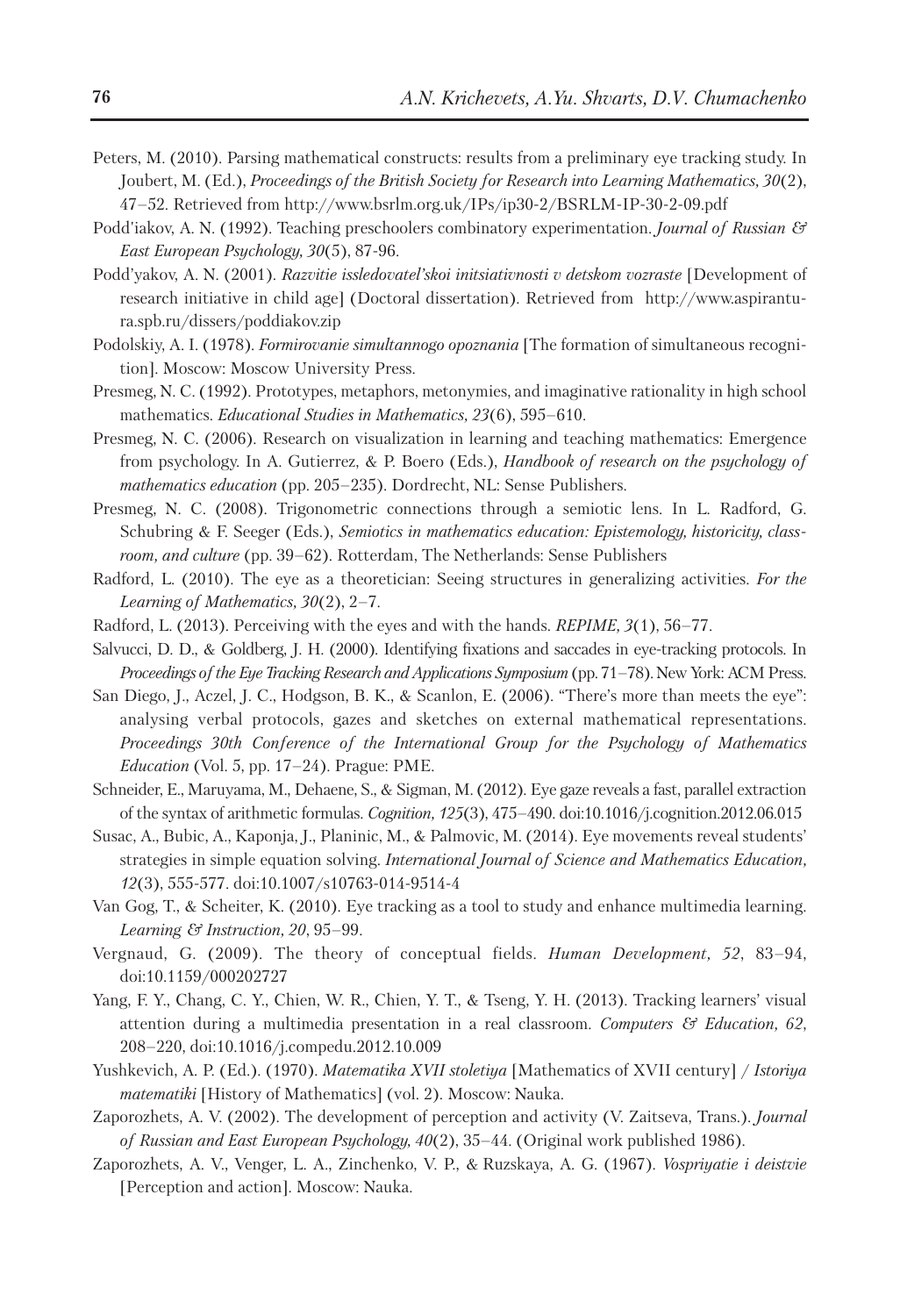## **Перцептивные действия у учащихся и экспертов при использовании визуальной математической модели**

#### **Кричевец Анатолий Николаевич**

Профессор Федерального государственного бюджетного образовательного учреждения высшего образования «Московский государственный университет имени М.В. Ломоносова», доктор философских наук, кандидат физико-математических наук. Сфера научных интересов: методология психологии, психология математики, регистрация движений глаз.

E-mail: ankrich@mail.ru

#### **Шварц Анна Юрьевна**

Старший научный сотрудник Федерального государственного бюджетного образовательного учреждения высшего образования «Московский государственный университет имени М.В. Ломоносова», кандидат психологических наук.

Сфера научных интересов: культурно-деятельностный подход, психология понятий, визуализация, визуальные модели, математическое мышление, психология математиче-

ского образования.

E-mail: Shvarts.anna@gmail.com

#### **Чумаченко Дмитрий Валерьевич**

Аспирант факультета психологии Федерального государственного бюджетного образовательного учреждения высшего образования «Московский государственный университет имени М.В. Ломоносова».

Сфера научных интересов: психология образования, психология математики, регистрация движений глаз.

E-mail: Dmitry.chumachenko@gmail.com

## **Резюме**

Исследование направлено на изучение перцептивных действий, позволяющих воспринять изображение как репрезентирующее математическое понятие. Работа основана на культурно-историческом подходе, развиваемом В.В. Давыдовым в отношении теоретического и, в частности, математического мышления, в котором математическое понятие полагается отражающим исторически обусловленный способ действия. В исследовании анализируются различия в процессах восприятия визуальных моделей учащимися школьного и студенческого уровня и экспертами с высшим математическим образованием. В ходе анализа глазодвигательной активности при решении задачи на зрительный поиск точки на декартовой плоскости используется традиционный для исследований восприятия экспертов и новичков анализ длительности посещения релевантных и не релевантных зон интереса, сопоставляются такие количественные показатели решения задач испытуемыми разных групп, как длина пути взгляда, общее время решения задачи, количество фиксаций. Кроме того, анализируются направления саккад, с целью выявить движения взгляда вдоль осей координат, свидетельствующие об исторически обусловленном способе действия при работе с понятием декартовых координат. Также исследуется использование специфических эвристик, применяемых экспертами для решения некоторых задач.

Согласно нашим данным, при работе с декартовой плоскостью действительно преобладают вертикальные и горизонтальные саккады, направленные вдоль осей. Кроме того, с ростом математической компетентности происходит, с одной стороны, сворачивание